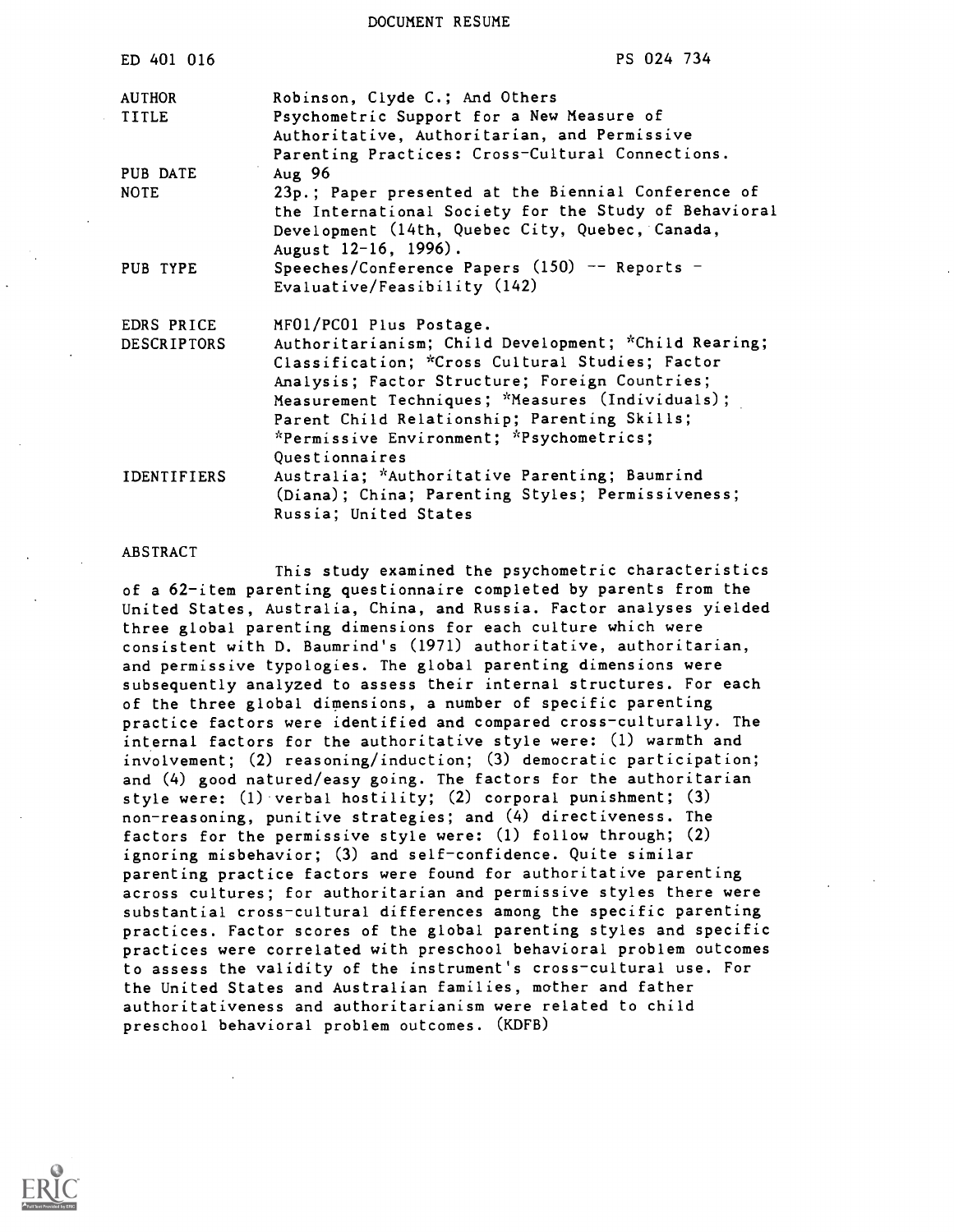U.S. DEPARTMENT OF EDUCATION<br>e of Educational Research and Improve Office of Educational Rese EDUCATIONAL RESOURCES INFORMATION CENTER (ERIC)

)(This document has been reproduced as received from the person or organization originating it

Minor changes have been made to improve reproduction duality

Points of view or opinions stated in this docu-<br>ment do not necessarily represent official<br>OERI position or policy.

# Psychometric Support for a New Measure of Authoritative, Authoritarian, and Permissive Parenting Practices: Cross-Cultural Connections

Clyde C. Robinson, Craig H. Hart, Barbara L. Mandleco, Susanne F. Olsen Department of Family Sciences Brigham Young University Provo, Utah, USA

> Alan Russell School of Education The Hinders University of South Australia Adelaide, South Australia, Australia

Valerie Aloa University of South Australia Adelaide, South Australia, Australia

> Shenghuq Jin Department of Psychology Beijing Normal University Beijing, China

David A. Nelson Division of Human Development and Family Sciences University of Illinois Urbana, Illinois, USA

> Nina Bazarskaya Department of Foreign Languages Voronezh Forestry Institute Voronezh, Russia

PERMISSION TO REPRODUCE AND DISSEMINATE THIS MATERIAL HAS BEEN GRANTED BY

Clyde C. x\SQYN

TO THE EDUCATIONAL RESOURCES INFORMATION CENTER (ERIC)

Paper Presented in Symposium: New Measures of Parental Child-Rearing Practices Developed in Different Cultural Contexts, XI Vth Biennial International Society For the Study of Behavioral Development Conference, Quebec City, Canada, August 12-16, 1996

A comprehensive paper is currently being prepared that includes additional components of parenting practices, family interactions, and childhood behavior in these cultures. Interested readers can request a preprint from the first author who will distribute copies upon acceptance for publication.

024734

BEST COPY AVAILABLE

 $\overline{c}$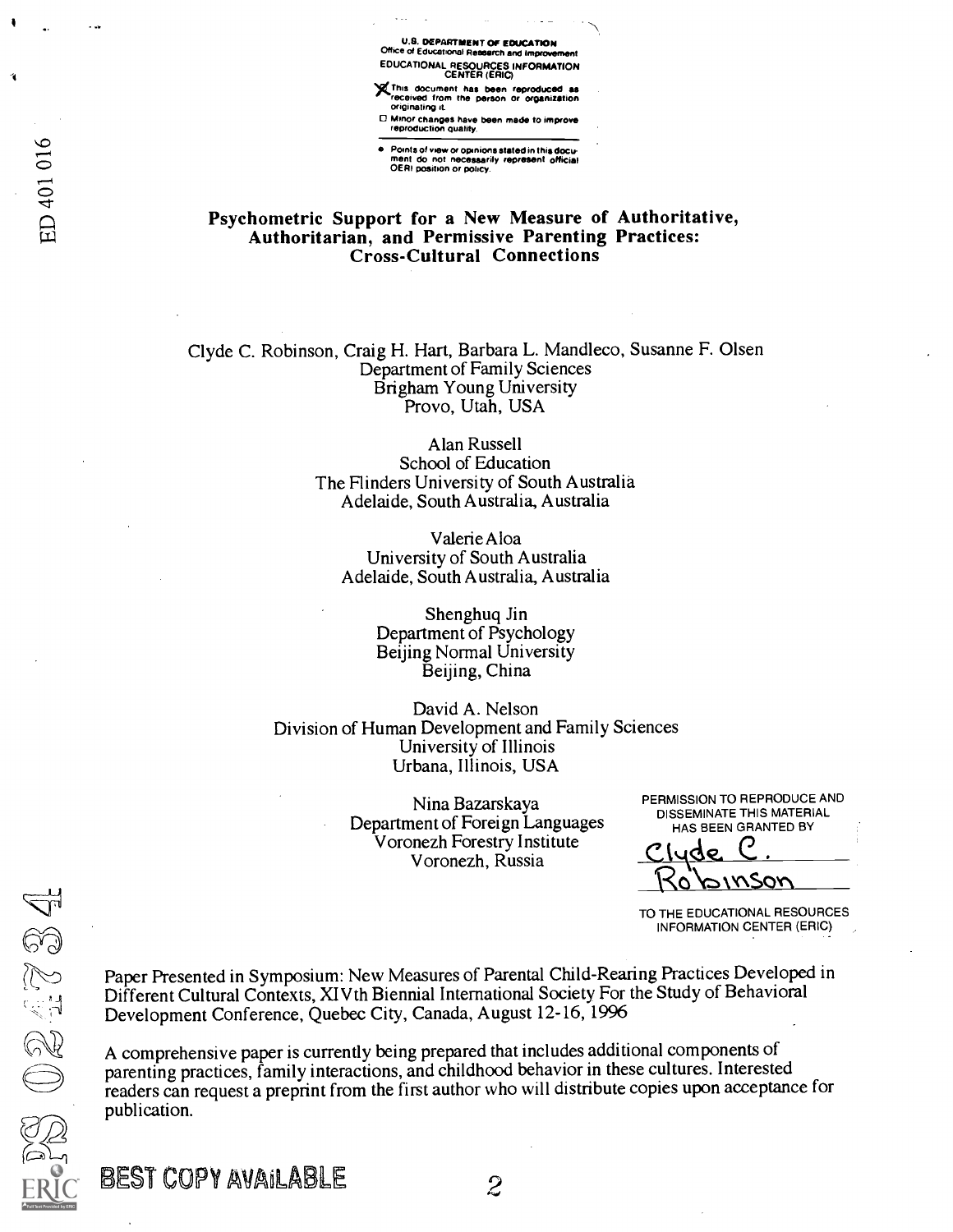#### Abstract

A 62-item parenting questionnaire was completed by parents from the United States (181 mothers, 98 fathers), Australia (191 mothers, 107 fathers), China (188 mothers, 168 fathers), and Russia (207 mothers, 169 fathers). Principal axes factor analyses followed by varimax rotation yielded three global parenting dimensions for each culture consistent with Baumrind's authoritative, authoritarian, and permissive typologies. Internal consistency reliability was assessed with Cronbach alpha and the global parenting dimensions were subsequently analyzed to assess their internal structures using principal axes factor analyses followed by oblique rotation. For each of the three global dimensions a number of specific parenting practice factors were identified and compared cross culturally. Factor scores of the global parenting styles and specific practices were correlated with child preschool behavioral problem outcomes to assess the validity of the instrument's cross-cultural use.

#### Introduction and Purpose

For twenty years, research in the United States based on Baumrind's (1971) most commonly used typology has yielded a consistent picture which shows that authoritative parenting enhances the successful socialization of middle-class American children (for reviews, see Baumrind, 1971, 1989). In addition to recent concerns expressed in the literature about the need for conceptually derived typologies, another issue lies in empirically identifying practices that comprise the typologies (Darling & Steinberg, 1993). As Smetana (1994) pointed out, global typologies may give little information about ways specific parenting practices are related to children's behavior. For instance, within the authoritative typology, it would be reasonable to assume that inductive practices would be related more to children's adaptive social cognitions (see, Hart, Olsen, Robinson, & Mandleco, in press, for a review) and that parental warmth and involvement would have stronger linkages with children's prosocial behavior, e.g., helping, sharing, comforting. As Darling and Steinberg (1993) suggested, different parenting practices within a global typology would be more or less important to investigate depending on the specific developmental outcome of interest.

Because few instruments assessing Baumrind's typology have been empirically derived for parents of pre-adolescent children, few instruments identify specific parental practices within the overall typologies, and few studies have tested Baumrind's typology in multiple cultures this study's purposes were fourfold. First, to develop an empirical means of assessing Baumrind's typology for parents of young children that is consistent with Baumrind's conceptualizations and congruent with the current literature. Second, to identify specific parenting practices that occur in the context of the overall typologies. Third, to assess the reliability and validity of the measure with preschool-age children. Finally, to test the measure cross-culturally.

#### Method

#### U. S. Pilot Study

A 133-item Likert-type instrument was developed based on conceptualizations of authoritative, authoritarian, and permissive prototypes utilizing Block's 91-item Childrearing Practices Report (Block, 1965) and additional items drawn from the current literature. The pilot questionnaire was completed by 717 mothers and 534 fathers; 32% were parents of preschool-age children and 68% were parents of school-age children. The majority of participants were Caucasians from two-parent families. Items were reduced to 62 items using principal axes factor analyses followed by varimax rotation. Three global parenting dimensions or styles emerged deemed to theoretically correspond with Baumrind's authoritative (27 items, alpha = .91), authoritarian (20 items, alpha = .86), and permissive typologies (15 items, alpha = .75). These three global parenting styles were subsequently analyzed to assess their internal structures using

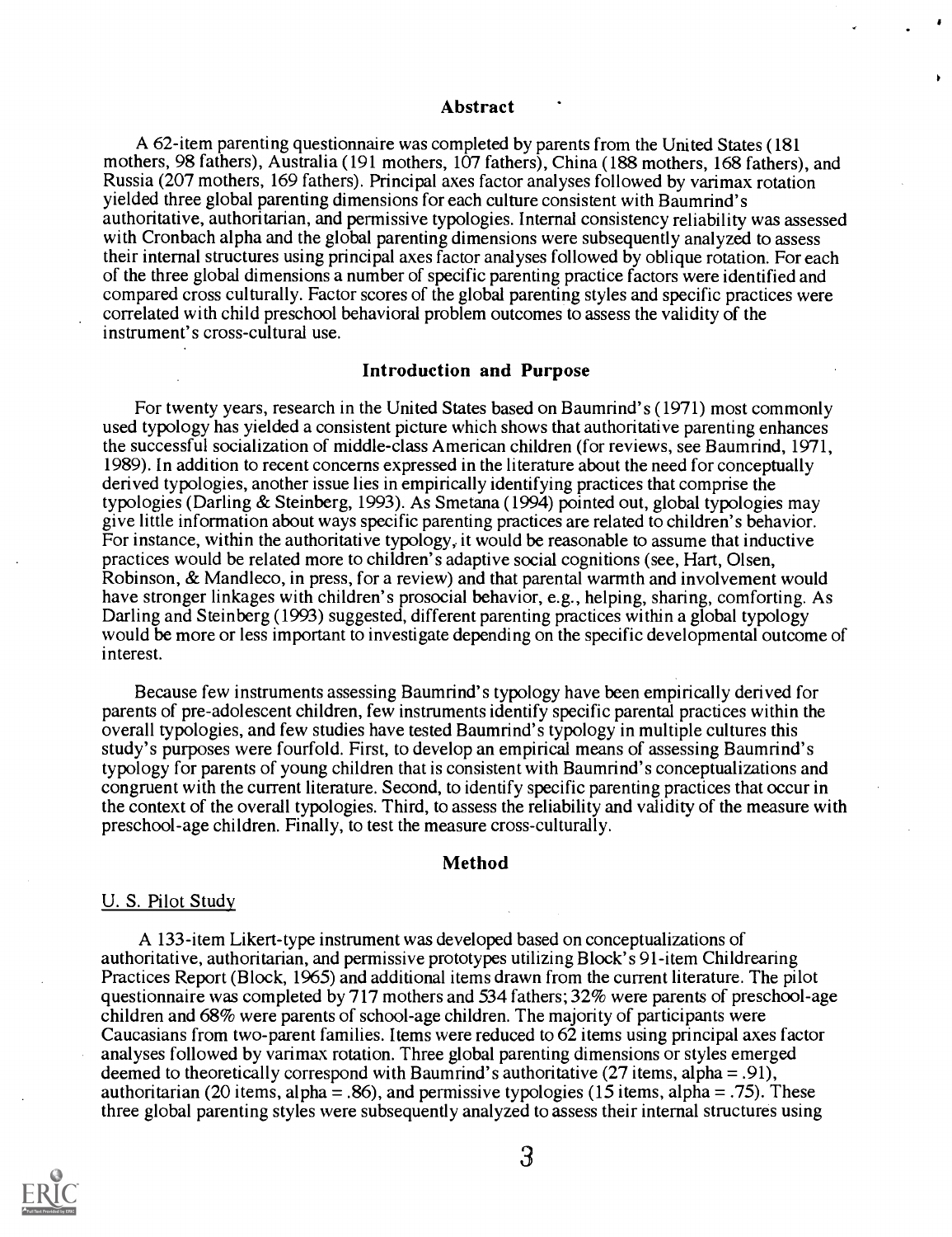principal axes factor analyses followed by oblique rotation. This procedure was utilized following Darling and Steinberg's (1993) recommendations of assessing specific parenting practices within overall parenting styles. The internal factors (specific parenting practices) within the authoritative style were: (a) warmth & involvement; (b) reasoning/induction; (c) democratic participation; and  $(d)$  good natured leasy going. The internal factors for the authoritarian style were: (a) verbal hostility; (b) corporal punishment; (c) non-reasoning, punitive strategies; and (d) directiveness. The internal factors for the permissive style were: (a) follow through; (b) ignoring misbehavior, and (c) self confidence. The pilot study (Robinson, Mandleco, Olsen, & Hart, 1995) resulted in a 62-item Parenting Practices Questionnaire (PPQ).

#### Cross-Cultural Study

Families with preschool-age children from the United States (181 mothers, 98 fathers, children), Australia (191 mothers, 107 fathers, 198 children), China (188 mothers, 168 fathers, 208 children), and Russia (207 mothers, 169 fathers, 220 children) participated in the study. Fathers and mothers completed the PPQ independent of each other. All measures were translated by Russian and Chinese linguists and were back-translated to assure accuracy. Responses from parents of each of the four cultures were analyzed separately using the same procedure as the pilot study to determine overall parenting styles and specific parenting practices within these styles. Internal consistency reliability was assessed with Cronbach alpha. To assess validity, PPQ factor scores for mothers and fathers were correlated with child social outcomes using the Gresham Social Skills Questionnaire (Gresham & Elliot, 1986) and the Preschool Behavior Questionnaire (Behar & Stringfield, 1974) obtained from preschool teachers.

#### Results

#### Measurement Analysis

Principal axes factor analyses followed by varimax rotation was used for all four cultures to assess the psychometric properties of the PPQ with preschool-age children. As was the case with pre-adolescent children, analyses in all four cultures with preschool-age only children resulted in three global parenting styles deemed to theoretically correspond with Baumrind's authoritative, authoritarian, and permissive typology. Subsequent internal factors extracted using principal axes factor analyses followed by oblique rotation yielded quite similar parenting practice factors for authoritative parenting. However, for authoritarian and permissive styles there was more substantial cross-culture differences among the specific parenting practices (see Tables 1 - 4). Table 5 presents a cross-cultural comparison of the internal parenting practice factors.

Authoritative Style. For the authoritative parenting style all four cultures have four specific parenting practice factors. All four cultures share a *reasoning/induction*. factor. All but China have a good/natured and a warmth/involvement factor. For China, the warmth factor separated from involvement.. Only the U.S. and Australia had a *democratic participation* factor. Russia had a unique encourages expression factor and China had a unique respect/confidence factor.

Authoritarian Style. The authoritarian style diverges substantially between cultures with Australia having five specific parenting practice factors, U.S. four, Russia three, and China only two. For Russian and China verbal hostility and corporal punishment factors combine (they are separate factors for the U.S. and Australia). Australia and Russian have in common a unique *short* fuse factor. The U.S. and Australia have somewhat similar nonreasoning, no explanation and directiveness factors.

Permissive Style. Similar to the authoritarian style, the permissive parenting style diverges substantially between cultures with the U.S. having three specific parenting practice factors, Australia two, Russian and China with only one factor.



4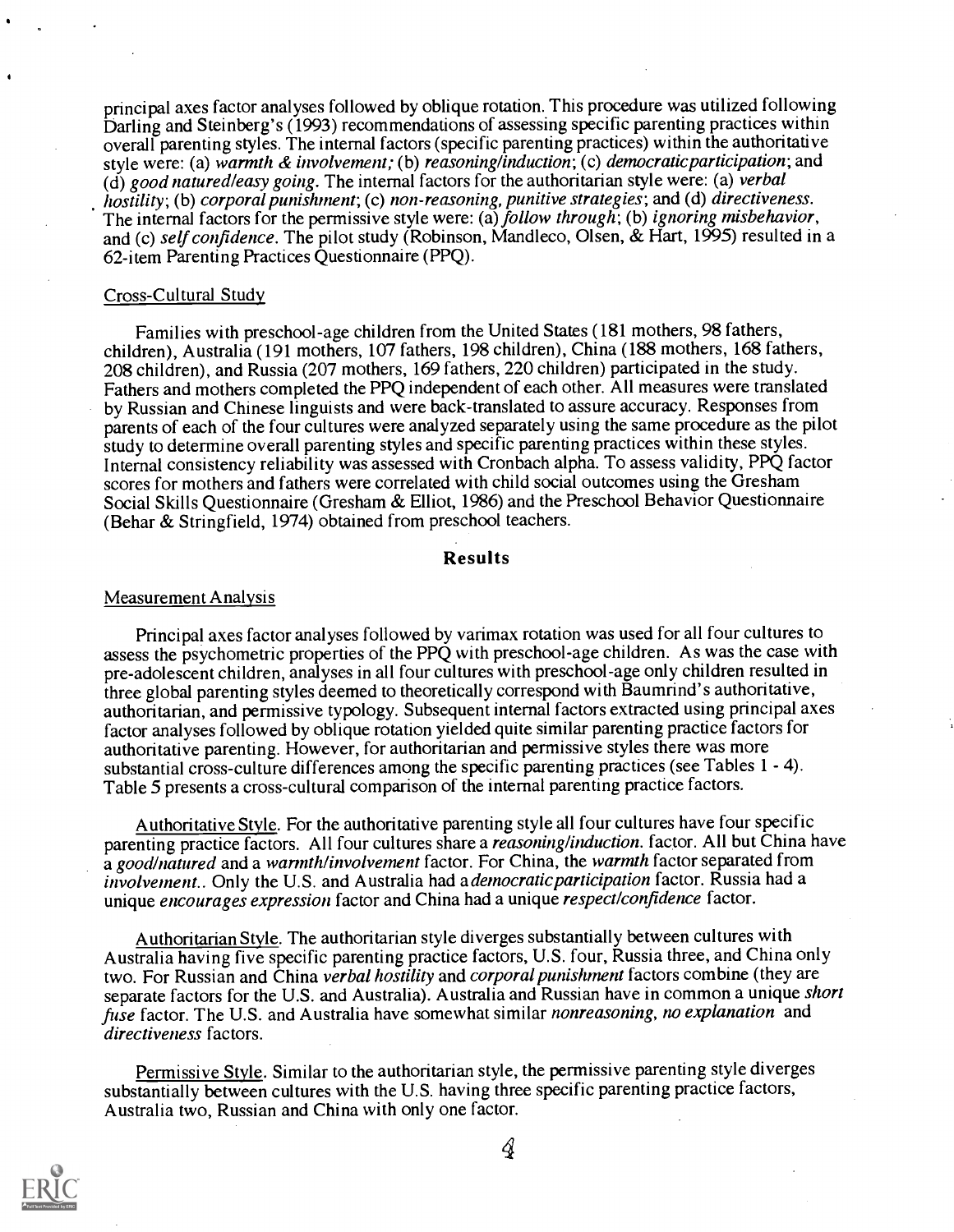#### Correlational Analyses

Table 6 presents the results of correlating each global parenting style score and each specific parenting practice factor scores for each culture with child behavior problem outcomes as assessed by preschool teachers. As can be seen in Table 6, correlations between parenting styles and practices with child preschool behavioral problem outcomes cross culturally suggest that fathers' authoritarianism is more relevant in Chinese and Russian families. For United States and Australian families, however, both mother and father authoritativeness and authoritarianism are related with child preschool behavioral problem outcomes.

#### Conclusions

These results suggest that parenting questions for both mothers and fathers consistent with Baumrind's three main typologies can be empirically derived for preschool-age children within the four cultures studied. Also, a number of conceptually coherent factors identified within each typology may prove to be useful in predicting differential developmental outcomes (cf. Darling & Steinberg, 1993). Cross culturally, the findings suggested that the overall parenting styles are somewhat similar between parents in the four cultures. Subtle parenting practices within parenting styles differ, however, between the four cultures. Specifically and not surprisingly, there were less differences between United States and Australian parents. The correlations between parenting styles and practices with child behavioral problem outcomes cross culturally suggest that fathers' authoritarianism is more relevant in Chinese and Russian families. In contrast, for the United States and Australian samples both mother and father authoritativeness and authoritarianism are related with child social behavior problems. More research in needed with additional child social outcomes (e.g., prosocial, subtypes of aggression, reticence) within these cultures (particularly with the Russian and Chinese families) and across other cultures to further assess the validity of this instrument.

#### References

Baumrind, D. (1971). Current patterns of parental authority. *Developmental Psychology* Monographs, 4, 1-103.

Baumrind, D. (1989). Rearing competent children. In W. Damon (Ed.), Child development today and tomorrow. San francisco, CA: Jossey-Bass.

Behar, L., & Stringfield, S. (1974). A behavior rating scale for the preschool child. Developmental Psychology, 19, 601-610.

Block, J. H. (1965). The child-rearing practices report: A technique for evaluating parental socialization orientations. Berkeley, CA: Univers. of California, Institute of Human Development.

Darling, N., & Steinberg, L. (1993). Parenting style as context: An integrative model. Psychological Bulletin, 113, 487-496.

Gresham, F. M., & Elliot, S. N. (1986). Social skills rating system-teachers. Circle Pines, MN: American Guidance Service, Inc.

Hart, C. H., Olsen, S. F., Robinson, C. C., & Mandleco, B. L. (in press). The development of social and communicative competence in childhood: Review and a model of personal, familial, and extrafamilial processes. Communication Yearbook, 20, International Communication Association, Sage.

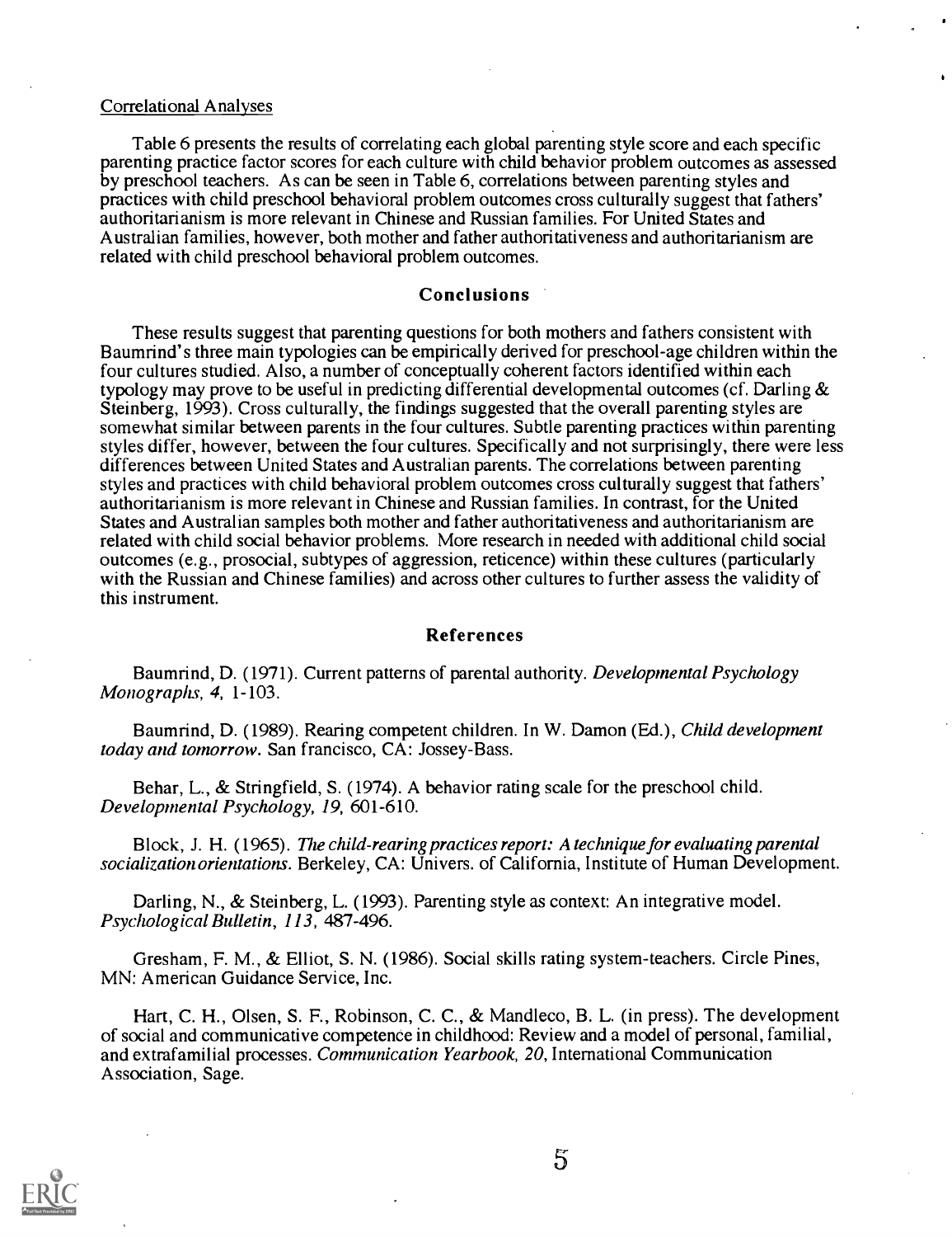Robinson, C. C., Mandleco, B., Olsen, S. F., & Hart, C. H. (1995). Authoritative, authoritarian, and permissive parenting practices: Development of a new measure. Psychological Reports, 77, 819-830.

Smetana, J. G. (1994). Parenting styles and beliefs about parental authority. In J. G. Smetana (Ed.), Beliefs about parenting: Origins and developmental implications. San francisco, CA: Jossey-Bass.

 $6\overline{6}$ 

 $\frac{1}{2} \sum_{k=1}^{\infty} \frac{1}{2} \sum_{j=1}^{\infty} \frac{1}{k} \nabla^2 \nabla^2$ 

 $\epsilon = \sigma/\epsilon$ 

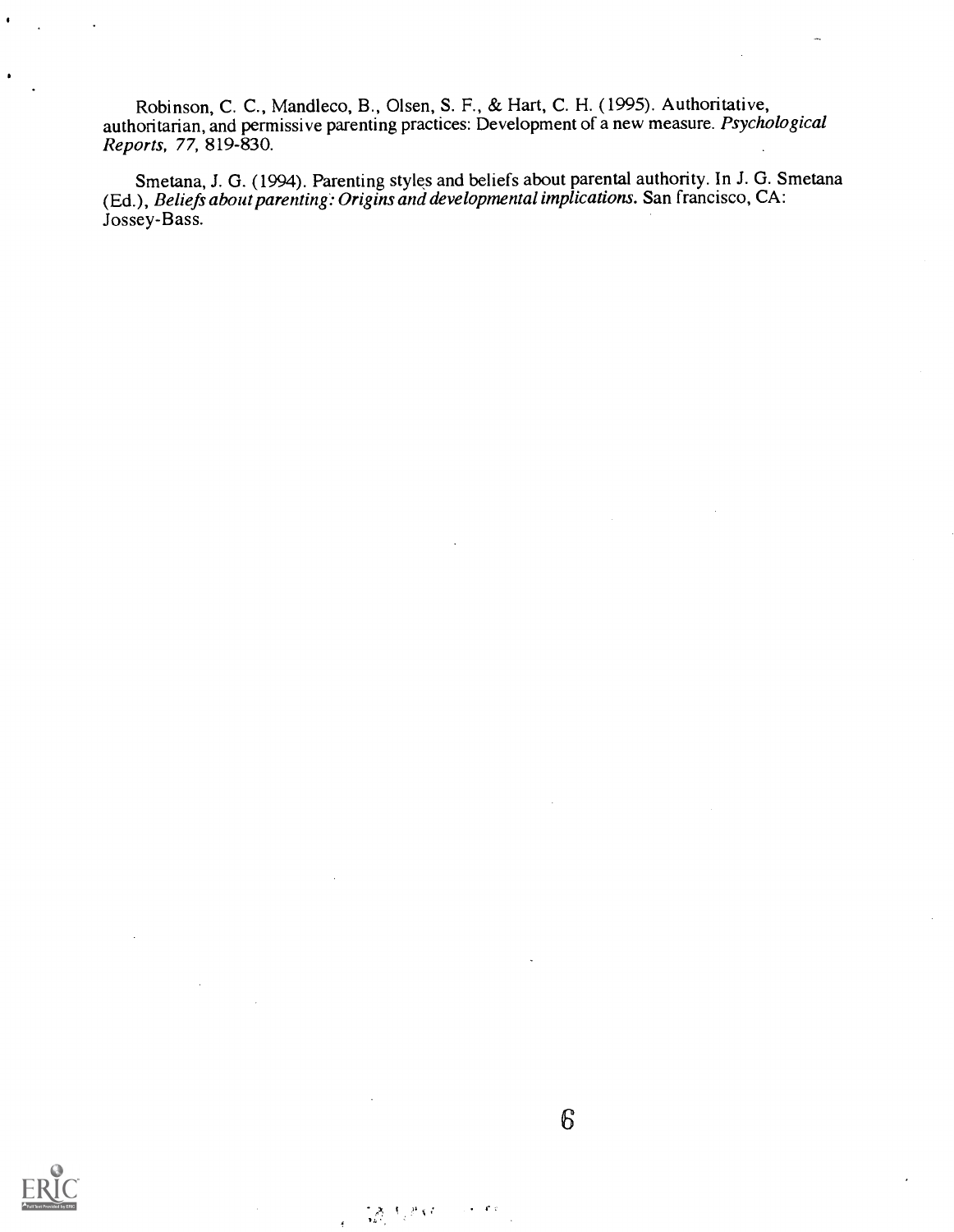### TABLE 1

 $\hat{\textbf{t}}$ 

# United States Parenting Practices Constructs Preschool-age Children

#### AUTHORITATIVE PATTERN' (FACTOR 1)

| Fact | Subfact          |                |                                                                                           |
|------|------------------|----------------|-------------------------------------------------------------------------------------------|
| Load | Load             | Item $#$       | <u>SUBFACTOR 1 (Warmth &amp; Involvement)</u> Eigenvalue = 6.67; Alpha = .81              |
| .48  | .57              | 9.             | Shows sympathy when child is hurt or frustrated.                                          |
| .61  | .74              | 12.            | Gives comfort and understanding when child is upset.                                      |
| .60  | .65              | 5.             | Gives praise when child is good.                                                          |
| .49  | .56              | 35.            | Expresses affection by hugging, kissing, and holding child.                               |
| .67  | .56              | 27.            | Tells child we appreciate what the child tries or accomplishes.                           |
| .67  | .50 <sub>0</sub> | $\mathbf{1}$ . | Encourages child to talk about the child's troubles.                                      |
| .67  | .49              | 21.            | Responsive to child's feelings or needs.                                                  |
|      |                  |                | SUBFACTOR 2 (Reasoning/Induction) Eigenvalue = $1.70$ ; Alpha = .81                       |
| .51  | .75              | 62.            | Emphasizes the reasons for rules.                                                         |
| .50  | .73              | 58.            | Explains the consequences of the child's behavior.                                        |
| .57  | .68              | 25.            | Gives child reasons why rules should be obeyed.                                           |
| .55  | .66              | 53.            | Explains how we feel about his/her good and bad behavior.                                 |
| .61  | .64              | 29.            | Helps child understand impact of behavior by encouraging talk about the consequences.     |
| .54  | .59              | 42.            | Talks it over and reasons with child when the child misbehaves.                           |
| .39  | .41              | 16.            | Tells child our expectations regarding behavior before the child engages in an activity.  |
|      |                  |                | SUBFACTOR 3 (Democratic Participation) Eigenvalue = $1.34$ ; Alpha = .61                  |
| .37  | .81              | 55.            | Takes into account child's preferences in making family plans.                            |
| .47  | .75              | 22.            | Allows child to give input into family rules.                                             |
| .49  | .54              | 48.            | Encourages child to freely express (himself)(herself) even when disagreeing with parents. |
| .39  | .31              | 31.            | Takes child's desires into account before asking the child to do something.               |
|      |                  |                | $SUBFACTOR 4 (Good Natural) Eigenvalue = 1.19; Alpha = .66$                               |
| .38  | .82              | 14.            | Is easy going and relaxed with child.                                                     |
| .47  | .64              | 18.            | Shows patience with child.                                                                |
| .48  | .48              | 60.            | Channels child's misbehavior into a more acceptable activity.                             |
| .57  | .38              | 51.            | Shows respect for child's opinions by encouraging child to express them.                  |
|      | $1$ Alpha = .88  |                | $(22$ Items), Sample = 457                                                                |

Items not loading with preschool-age children

- 3. Knows the names of child's friends.
- 7. Jokes and plays with child.
- 33. Aware of problems or concerns about child in school.
- 39. Apologizes to child when making a mistake in parenting.
- 46. Has warm and intimate times together with child.



 $\widetilde{7}$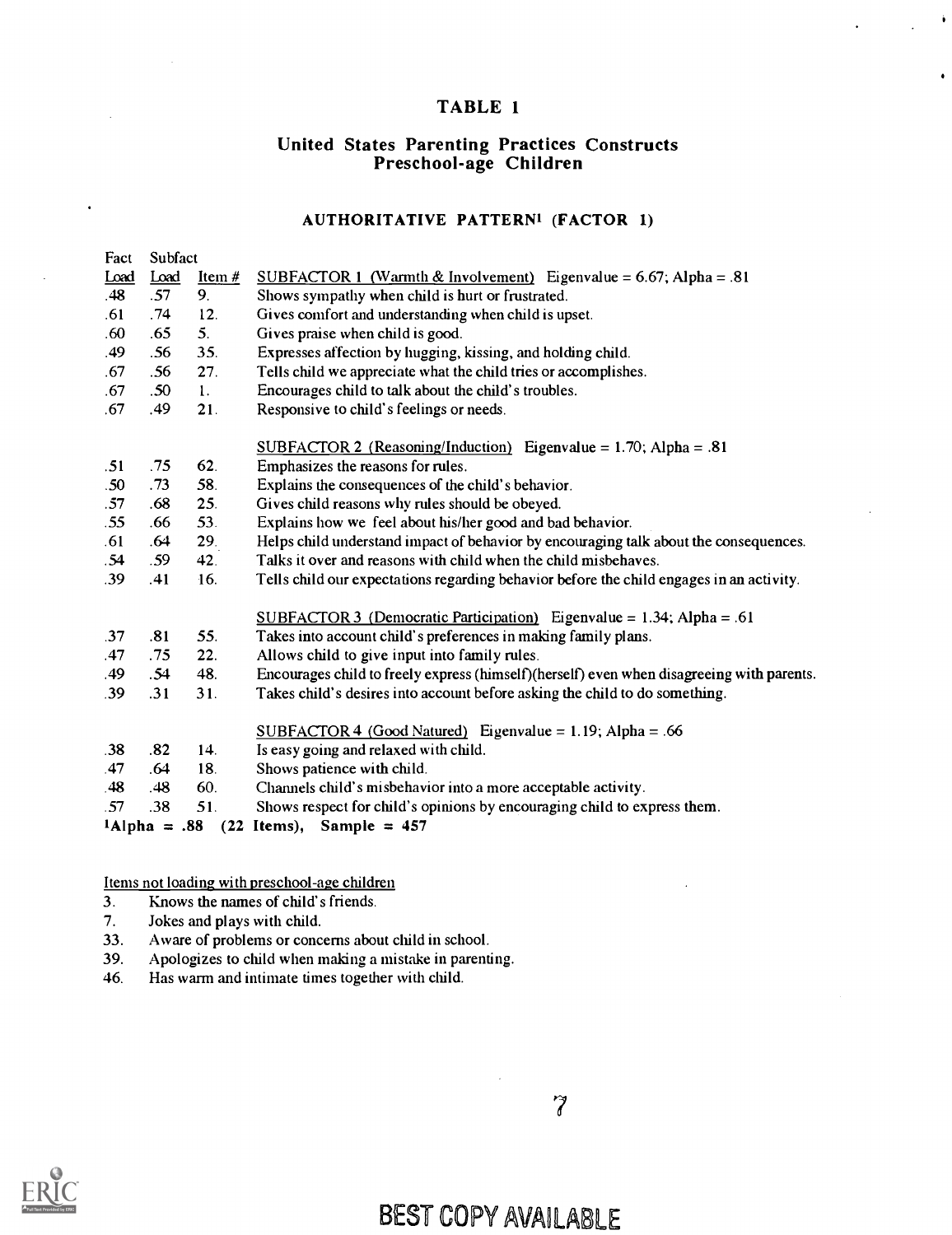### AUTHORITARIAN PATTERN2 (FACTOR 2)

| Fact | Subfact         |          |                                                                                      |  |
|------|-----------------|----------|--------------------------------------------------------------------------------------|--|
| Load | Load            | Item $#$ | SUBFACTOR 1 (Directiveness) Eigenvalue = 5.16; Alpha = .63                           |  |
| .58  | .69             | 17.      | Scolds and criticizes to make child improve.                                         |  |
| .40  | .65             | 40.      | Tells child what to do.                                                              |  |
| .41  | .64             | 59.      | Demands that child does/do things.                                                   |  |
| .49  | .59             | 50.      | Scolds or criticizes when child's behavior doesn't meet our expectations.            |  |
|      |                 |          | SUBFACTOR 2 (Corporal Punishment) Eigenvalue = $1.44$ ; Alpha = .73                  |  |
| .60  | .88             | 6.       | Spanks when our child is disobedient.                                                |  |
| .58  | .84             | 37.      | Uses physical punishment as a way of disciplining our child.                         |  |
| .48  | .66             | 43.      | Slaps child when the child misbehaves.                                               |  |
| .59  | .38             | 19.      | Grabs child when being disobedient.                                                  |  |
|      |                 |          | SUBFACTOR 3 (Non-Reasoning, Punitive Strategies) Eigenvalue = $1.31$ ; Alpha = .70   |  |
| .37  | .77             | 10.      | Punishes by taking privileges away from child with little if any explanations.       |  |
| .32  | .71             | 28.      | Punishes by putting child off somewhere alone with little if any explanations.       |  |
| .47  | .53             | 54.      | Uses threats as punishment with little or no justification.                          |  |
| .31  | .52             | 47.      | When two children are fighting, disciplines children first and asks questions later. |  |
| .42  | .44             | 26.      | Appears to be more concerned with own feelings than with child's feelings.           |  |
| .51  | .35             | 56.      | States: because I said so, or I am your parent and I want you to.                    |  |
|      |                 |          | SUBFACTOR 4 (Verbal Hostility) Eigenvalue = $1.07$ ; Alpha = .67                     |  |
| .47  | .71             | 23.      | Argues with child.                                                                   |  |
| .61  | .61             | 32.      | Explodes in anger towards child.                                                     |  |
| .37  | .51             | 44.      | Disagrees with child.                                                                |  |
| .67  | .46             | 13.      | Yells or shouts when child misbehaves.                                               |  |
|      |                 |          |                                                                                      |  |
|      | $2$ Alpha = .85 |          | $(18$ Items), Sample = 456                                                           |  |

#### Items not loading with preschool-age children

 $\mathbb{R}^2$ 

2. Guides child by punishment more than by reason.

 $\ddot{\phantom{a}}$ 

 $8<sup>1</sup>$ 

 $\mathcal{L}$ 

61. Shoves child when the child is disobedient.

 $\bullet$ 

÷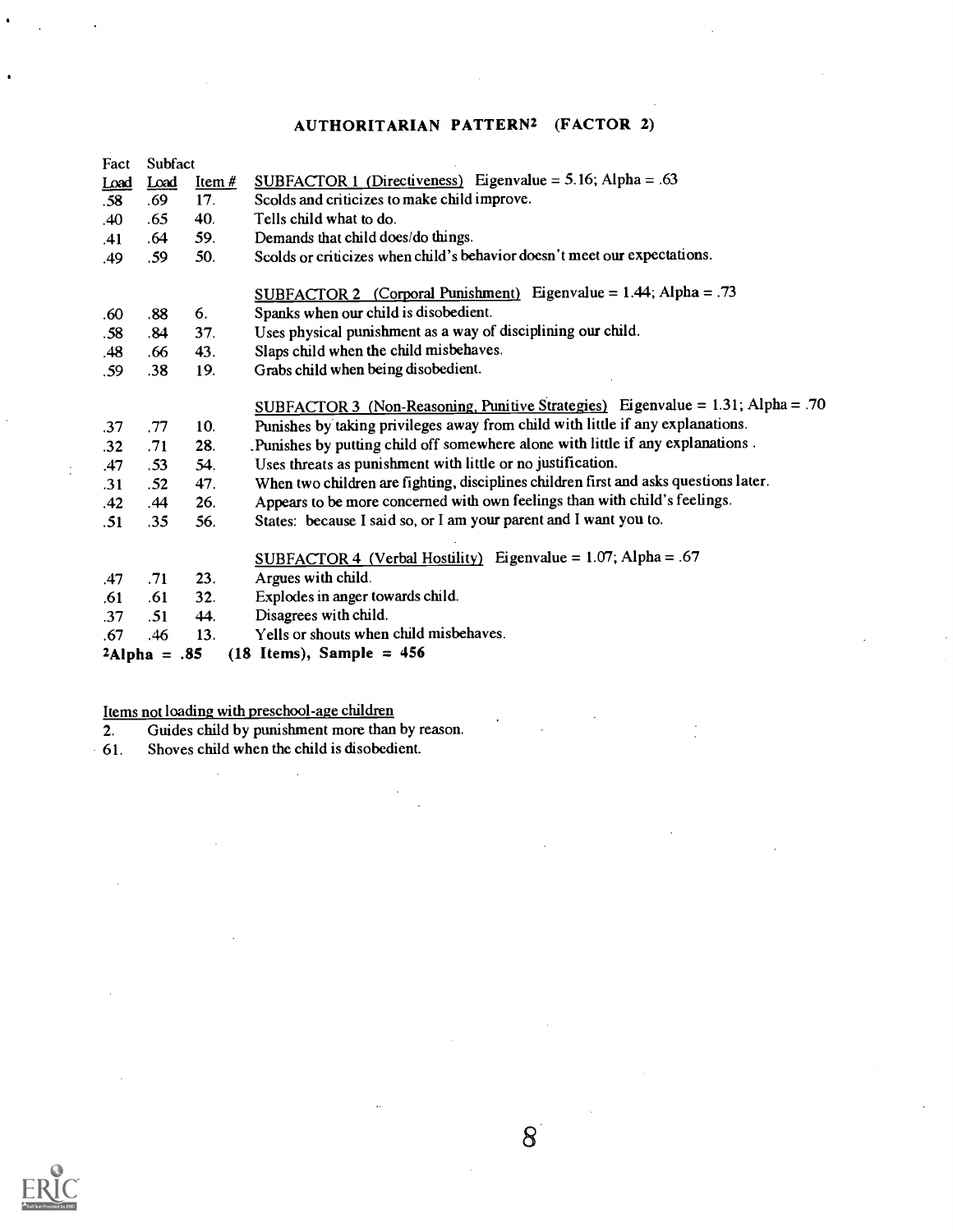### PERMISSIVE PATTERN<sup>3</sup> (FACTOR 3)

 $\bullet$ 

| Fact        | Subfact           |          |                                                                      |
|-------------|-------------------|----------|----------------------------------------------------------------------|
| <u>Load</u> | <b>Load</b>       | Item $#$ | SUBFACTOR 1 (Follow Through) Eigenvalue = $3.32$ ; Alpha = .75       |
| .48         | .81               | 34.      | Threatens child with punishment more often than giving it.           |
| .56         | .79               | 20.      | States punishments to child and does not actually do them.           |
| .55         | .58               | 11.      | Spoils child.                                                        |
| .41         | .58               | 49.      | Bribes child with rewards to bring about compliance.                 |
| .62         | .54               | 41.      | Gives into child when (he)(she) causes a commotion about something.  |
| .48         | .48               | 57.      | Appears unsure on how to solve child's misbehavior.                  |
| .57         | .45               | 4.       | Finds it difficult to discipline child.                              |
|             |                   |          | SUBFACTOR 2 (Self Confidence) Eigenvalue = $2.03$ ; Alpha = .48      |
| $-33$       | $-85$             | $38.*$   | Carries out discipline after child misbehaves.                       |
| $-33$       | $-.82$            | $24.*$   | Appears confident about parenting abilities.                         |
| $-30$       | $-80$             | $52.*$   | Sets strict well-established rules for child.                        |
|             |                   |          | SUBFACTOR 3 (Ignoring Misbehavior) Eigenvalue = $1.31$ ; Alpha = .59 |
| .39         | .82               | 15.      | Allows child to annoy someone else.                                  |
| .51         | .63               | 36.      | Ignores child's misbehavior.                                         |
| .38         | .62               | 45.      | Allows child to interrupt others.                                    |
|             | * Reverse scoring |          |                                                                      |
|             | $3$ Alpha = .73   |          | $(13 \text{Items})$ , Sample = 456                                   |

Items not loading with preschool-age children<br>8. Withholds scolding and/or criticism eve 8. Withholds scolding and/or criticism even when child acts contrary to our wishes.

30. Afraid that disciplining for misbehavior will cause the child to not like his/her parents.

t,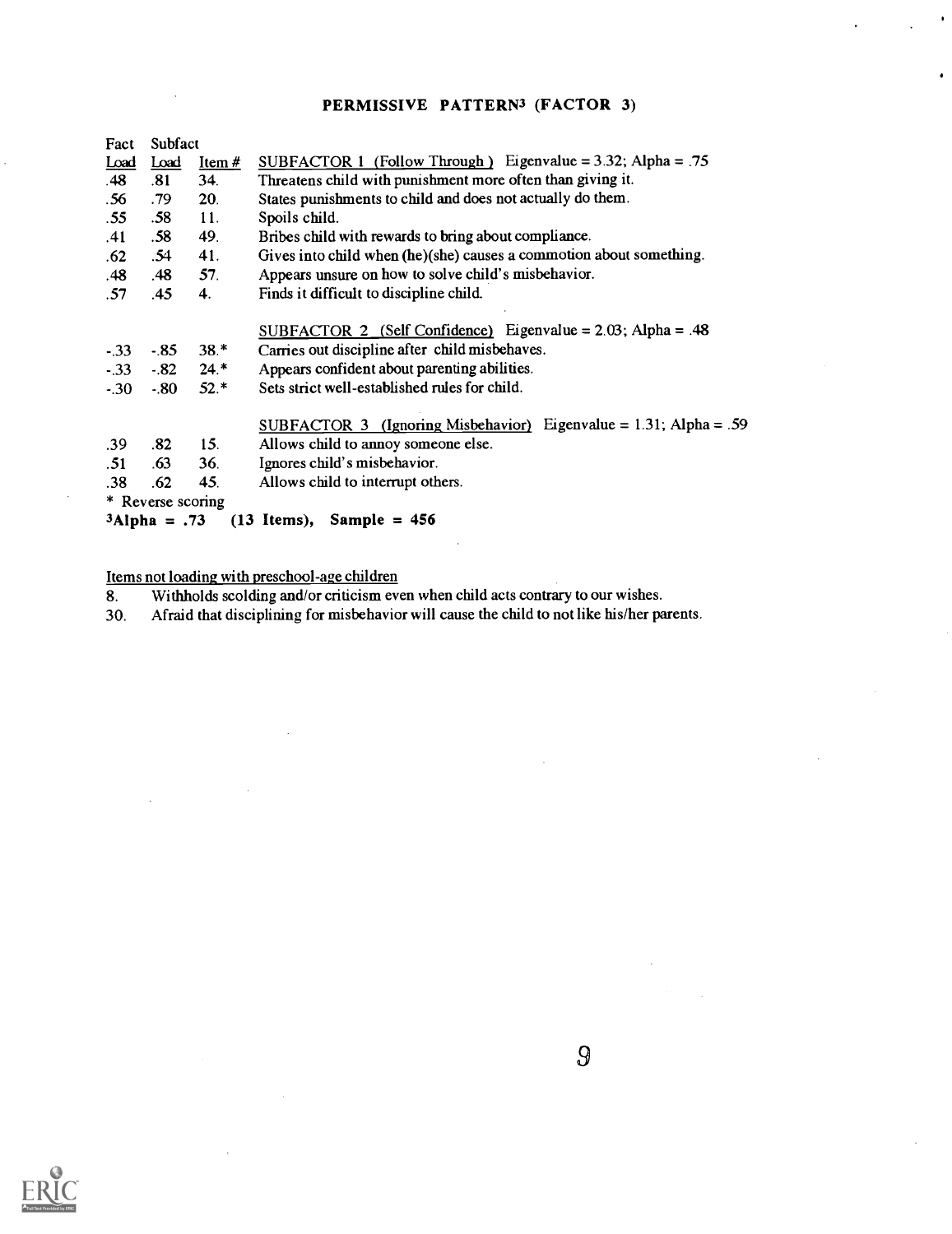### TABLE 2

# Australia Parenting Practices Constructs Preschool-age Children

#### AUTHORITATIVE PATTERN' (FACTOR 1)

| Fact             | Subfact         |                |                                                                                           |
|------------------|-----------------|----------------|-------------------------------------------------------------------------------------------|
| Load             | Load            | $Item #$       | SUBFACTOR 1 (Reasoning/Induction) Eigenvalue = $7.29$ ; Alpha = .82                       |
| .48              | .77             | 58.            | Explains the consequences of the child's behavior.                                        |
| .49              | .72             | 62.            | Emphasizes the reasons for rules.                                                         |
| .62              | .70             | 53.            | Explains how we feel about his/her good and bad behavior.                                 |
| .59              | .64             | $\cdot$ 25.    | Gives child reasons why rules should be obeyed.                                           |
| .64              | .52             | 29.            | Helps child understand impact of behavior by encouraging talk about the consequences.     |
| .51              | .48             | 42.            | Talks it over and reasons with child when the child misbehaves.                           |
|                  |                 |                | SUBFACTOR 2 (Warmth & Involvement) Eigenvalue = $1.66$ ; Alpha = .80                      |
| .61              | .74             | 9.             | Shows sympathy when child is hurt or frustrated.                                          |
| .69              | .72             | 12.            | Gives comfort and understanding when child is upset.                                      |
| .68              | .70             | 35.            | Expresses affection by hugging, kissing, and holding child.                               |
| .53              | .55             | 46.            | Has warm and intimate times together with child.                                          |
| .47              | .54             | 33.            | Aware of problems or concerns about child in school.                                      |
| .70              | .54             | 21.            | Responsive to child's feelings or needs.                                                  |
| .65              | .43             | $\mathbf{1}$ . | Encourages child to talk about the child's troubles.                                      |
|                  |                 |                | SUBFACTOR 3 (Democratic Participation) Eigenvalue = $1.20$ ; Alpha = .68                  |
| .35              | .77             | 31.            | Takes child's desires into account before asking the child to do something.               |
| .42              | .76             | 55.            | Takes into account child's preferences in making family plans.                            |
| .30 <sub>0</sub> | .48             | 48.            | Encourages child to freely express (himself)(herself) even when disagreeing with parents. |
| .47              | .45             | 60.            | Channels child's misbehavior into a more acceptable activity.                             |
| .56              | .41             | 51.            | Shows respect for child's opinions by encouraging child to express them.                  |
|                  |                 |                | SUBFACTOR 4 (Good Natured) Eigenvalue = 1.19; Alpha = .69                                 |
| .40              | .83             | 14.            | Is easy going and relaxed with child.                                                     |
| .50              | .62             | 7.             | Jokes and plays with child.                                                               |
| .46              | .54             | 24.            | Appears confident about parenting abilities.                                              |
| .55              | .49             | 18.            | Shows patience with child.                                                                |
|                  | $1$ Alpha = .90 |                | $(22$ Items), Sample = 294                                                                |

#### Items not loading

- 5. Gives praise when child is good.<br>16. Tells child our expectations regar
- 16. Tells child our expectations regarding behavior before the child engages in an activity.
- 
- 22. Allows child to give input into family rules.<br>27. Tells child we appreciate what the child tries Tells child we appreciate what the child tries or accomplishes.

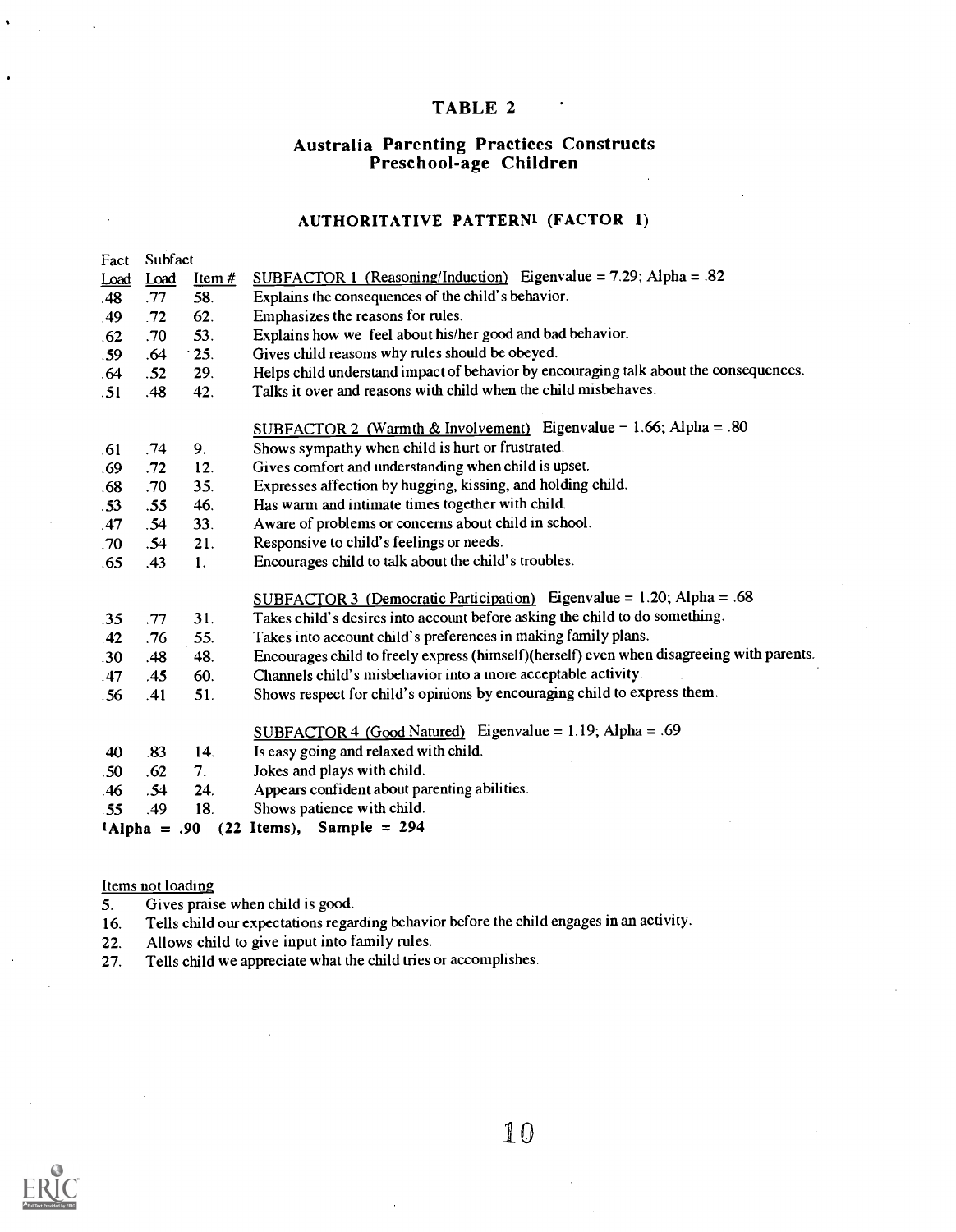# AUTHORITARIAN PATTERN2 (FACTOR 2)

 $\bullet$ 

l,

 $\bullet$ 

| Fact | Subfact         |          |                                                                                      |
|------|-----------------|----------|--------------------------------------------------------------------------------------|
| Load | Load            | Item $#$ | <u>SUBFACTOR 1 (Corporal Punishment)</u> Eigenvalue = $1.44$ ; Alpha = .76           |
| .59  | .85             | 6.       | Spanks when our child is disobedient.                                                |
| .53  | .75             | 37.      | Uses physical punishment as a way of disciplining our child.                         |
| .61  | .71             | 43.      | Slaps child when the child misbehaves.                                               |
| .54  | .46             | 2.       | Guides child by punishment more than by reason.                                      |
| .65  | .41             | 13.      | Yells or shouts when child misbehaves.                                               |
|      |                 |          | SUBFACTOR 2 (Non-explanations) Eigenvalue = $1.44$ ; Alpha = .62                     |
| .32  | .83             | 10.      | Punishes by taking privileges away from child with little if any explanations.       |
| .30  | .68             | 28.      | Punishes by putting child off somewhere alone with little if any explanations.       |
| .45  | .52             | 54.      | Uses threats as punishment with little or no justification.                          |
|      |                 |          | SUBFACTOR 3 (Directiveness) Eigenvalue = $1.21$ ; Alpha = .54                        |
| .44  | .70             | 40.      | Tells child what to do.                                                              |
| .46  | .65             | 56.      | States: because I said so, or I am your parent and I want you to.                    |
| .44  | .60             | 59.      | . Demands that child does/do things.                                                 |
| .40  | .43             | 47.      | When two children are fighting, disciplines children first and asks questions later. |
|      |                 |          | SUBFACTOR 4 (Verbal Hostility) Eigenvalue = 1.16; Alpha = .59                        |
| .49  | .88             | 50.      | Scolds or criticizes when child's behavior doesn't meet our expectations.            |
| .53  | .69             | 17.      | Scolds and criticizes to make child improve.                                         |
| .57  | .42             | 23.      | Argues with child.                                                                   |
|      |                 |          | SUBFACTOR 5 (Short Fuse) Eigenvalue = $1.08$ ; Alpha = .57                           |
| .37  | .82             | 61.      | Shoves child when the child is disobedient.                                          |
| .43  | .44             | 19.      | Grabs child when being disobedient.                                                  |
| .65  | .40             | 32.      | Explodes in anger towards child.                                                     |
|      | $2$ Alpha = .84 |          | $(18$ Items), Sample = 294                                                           |
|      |                 |          |                                                                                      |

Items not loading<br>26. Appears to

26. Appears to be more concerned with own feelings than with child's feelings.

 $\bar{\mathcal{A}}$ 

44. Disagrees with child.



 $\mathbbm{1}$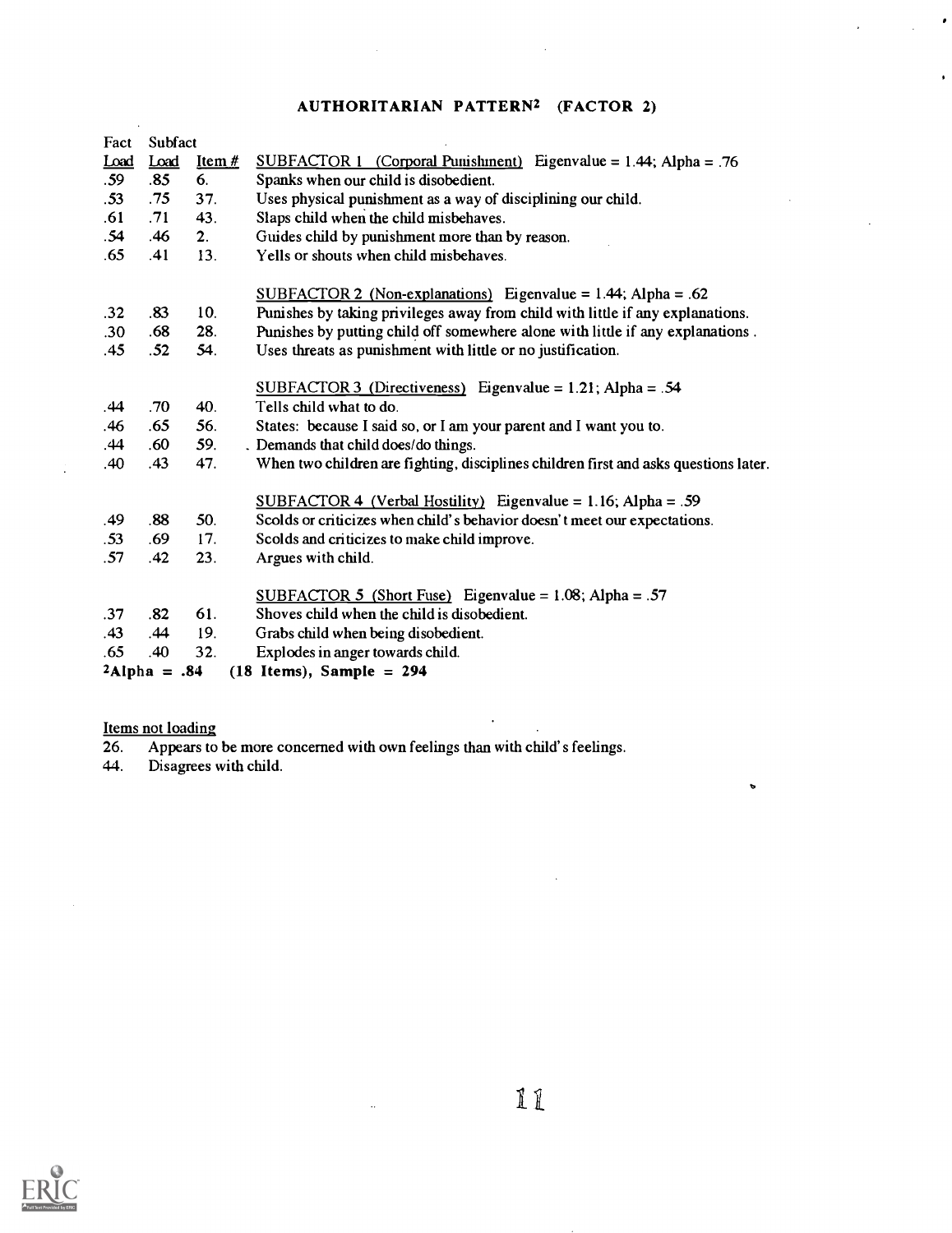#### PERMISSIVE PATTERN<sup>3</sup> (FACTOR 3)

| Fact       | Subfact               |            |                                                                                  |  |  |
|------------|-----------------------|------------|----------------------------------------------------------------------------------|--|--|
| Load       | Load                  | Item $#$   | SUBFACTOR 1 (Spoils/Gives In) Eigenvalue = 2.14; Alpha = .52                     |  |  |
| .46        | .75                   | 11.        | Spoils child.                                                                    |  |  |
| .37        | .60                   | 8.         | Withholds scolding and/or criticism even when child acts contrary to our wishes. |  |  |
| .37        | .54                   | 4.         | Finds it difficult to discipline child.                                          |  |  |
| .46        | .49                   | 41.        | Gives into child when (he)(she) causes a commotion about something.              |  |  |
| .43        | .39                   | 49.        | Bribes child with rewards to bring about compliance.                             |  |  |
|            |                       |            | SUBFACTOR 2 (Follow Through) Eigenvalue = 1.17; Alpha = .45                      |  |  |
| .31        | .72                   | <b>36.</b> | Ignores child's misbehavior.                                                     |  |  |
|            | $-.34-.66.38.*$       |            | Carries out discipline after child misbehaves.                                   |  |  |
| $-.62-.62$ |                       | $52.*$     | Sets strict well-established rules for child.                                    |  |  |
|            | * Reverse scoring     |            |                                                                                  |  |  |
|            | $3\text{Alpha} = .59$ |            | Sample = $294$<br>$(8$ Items),                                                   |  |  |

Items not loading

 $\overline{\mathbf{C}}$ 

- 
- 15. Allows child to annoy someone else.<br>20. States punishments to child and does 20. States punishments to child and does not actually do them.<br>24. Appears confident about parenting abilities.
- 24. Appears confident about parenting abilities.<br>34. Threatens child with punishment more ofter
- 34. Threatens child with punishment more often than giving it.<br>45. Allows child to interrupt others.
- 45. Allows child to interrupt others.<br>57. Appears unsure on how to solve
- Appears unsure on how to solve child's misbehavior.

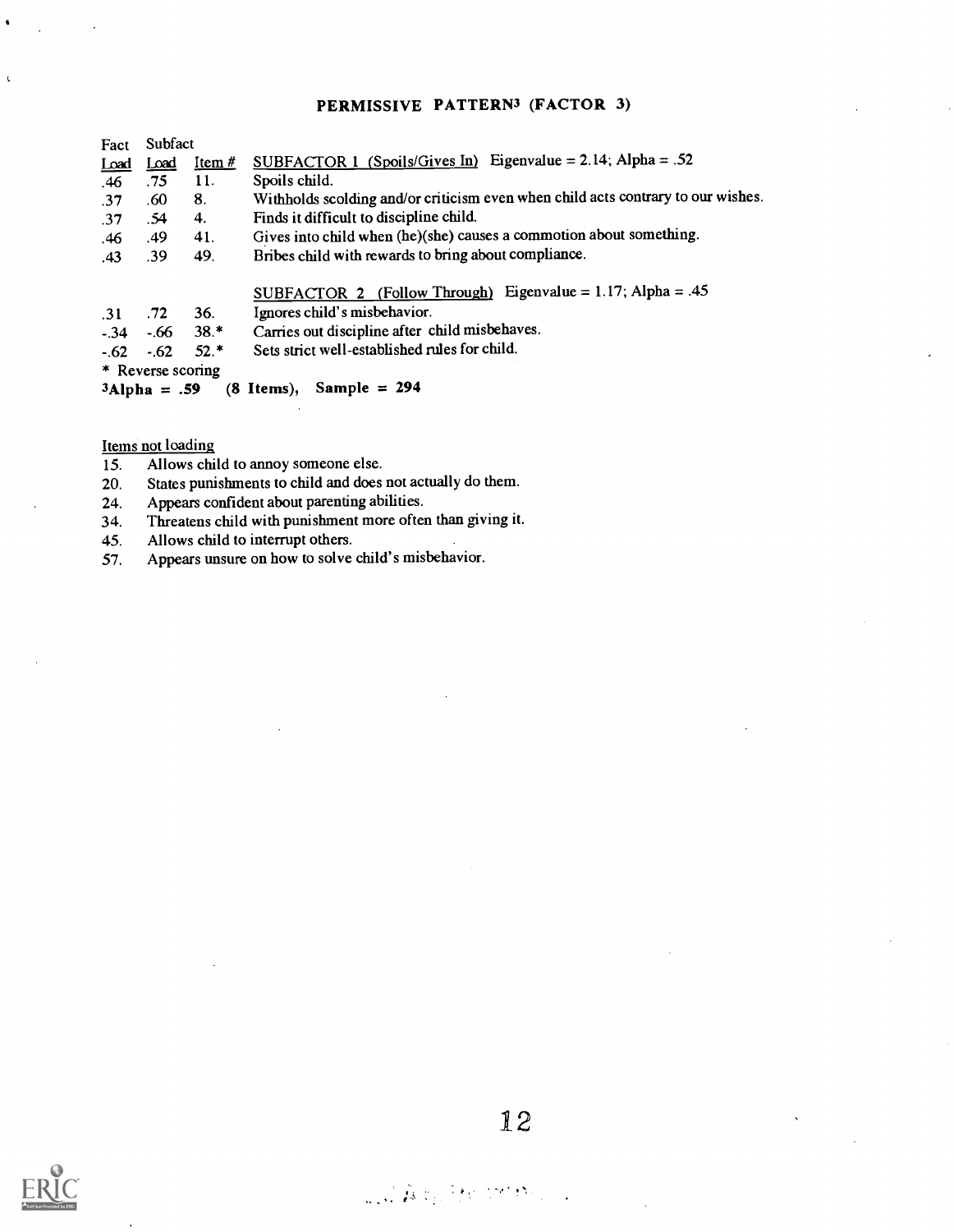### TABLE 3

# China Parenting Practices Constructs Preschool-age Children

#### AUTHORITATIVE PATTERN' (FACTOR 1)

| Fact             | Subfact          |                |                                                                                          |
|------------------|------------------|----------------|------------------------------------------------------------------------------------------|
| Load             | Load             | Item $#$       | $SUBFACTOR$ 1 (Respect/Confidence) Eigenvalue = 7.98; Alpha = .76                        |
| .45              | .84              | 24.            | Appears confident about parenting abilities.                                             |
| .61              | .63              | 51.            | Shows respect for child's opinions by encouraging child to express them.                 |
| .70 <sub>1</sub> | .60              | 42.            | Talks it over and reasons with child when the child misbehaves.                          |
| .65              | .50              | 14.            | Is easy going and relaxed with child.                                                    |
| .65              | .32              | 55.            | Takes into account child's preferences in making family plans.                           |
|                  |                  |                | SUBFACTOR 2 (Warmth) Eigenvalue = $1.47$ ; Alpha = .68                                   |
| .44              | .77              | 9.             | Show sympathy when child is hurt or frustrated.                                          |
| .55              | .74              | 12.            | Gives comfort and understanding when child is upset.                                     |
| .50              | .45              | 5.             | Gives praise when child is good.                                                         |
| .56              | .35              | 35.            | Expresses affection by hugging, kissing, and holding child.                              |
|                  |                  |                | <u>SUBFACTOR 3 (Involvement/Awareness)</u> Eigenvalue = 1.19; Alpha = .71                |
| .44              | .89              | 3.             | Knows the names of child's friends.                                                      |
| .64              | .52              | 33.            | Aware of problems or concerns about child in school.                                     |
| .55              | .51              | $\mathbf{1}$ . | Encourages child to talk about the child's troubles.                                     |
| .53              | .49              | 22.            | Allows child to give input into family rules.                                            |
| .59              | .35              | 21.            | Responsive to child's feelings or needs.                                                 |
|                  |                  |                | $SUBFACTOR 4 (Reasoning/Induction)$ Eigenvalue = 1.10; Alpha = .83                       |
| .48              | .79              | 16.            | Tells child our expectations regarding behavior before the child engages in an activity. |
| .48              | .67              | 40.            | Tells child what to do.                                                                  |
| .58              | .54              | 62.            | Emphasizes the reasons for rules.                                                        |
| .63              | .50 <sub>1</sub> | 29.            | Helps child understand impact of behavior by encouraging talk about the consequences.    |
| .65              | .44              | 60.            | Channels child's misbehavior into a more acceptable activity.                            |
| .64              | .42              | 53.            | Explains how we feel about his/her good and bad behavior.                                |
| .56              | .40              | 31.            | Takes child's desires into account before asking the child to do something.              |
| .68              | .35              | 25.            | Gives child reasons why rules should be obeyed.                                          |
| .71              | .34              | 27.            | Tells child we appreciate what the child tries or accomplishes.                          |
|                  |                  |                | $1$ Alpha = .91 (23 Items), Sample = 358                                                 |

#### Items not loading

- 18. Shows patience with child.
- 48. Encourages child to freely express himself even whn disagreeing with parents.
- 55. Takes into account child's preferences in making family plans.
- 58. Explains the consequences of the child's behavior.

13

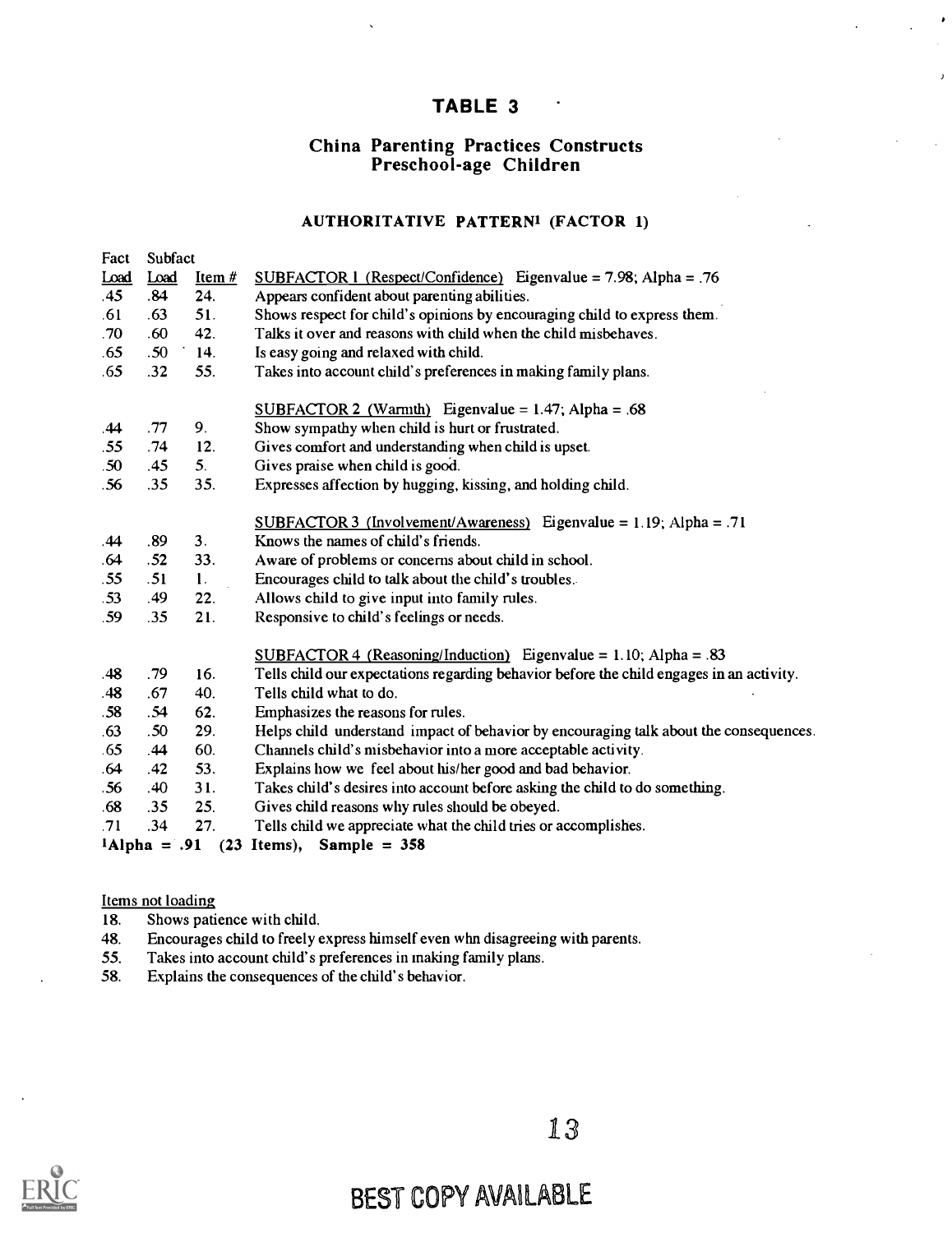#### AUTHORITARIAN PATTERN2 (FACTOR 2)

| Fact             | Subfact         |          |                                                                                      |  |
|------------------|-----------------|----------|--------------------------------------------------------------------------------------|--|
| Load             | Load            | Item $#$ | SUBFACTOR 1 (Verbal/Physical Punishment) Eigenvalue = $6.27$ ; Alpha = .86           |  |
| .66              | .82             | 13.      | Yells or shouts when child misbehaves.                                               |  |
| .75              | .78             | 6.       | Spanks when our child is disobedient.                                                |  |
| .60              | .71             | 2.       | Guides child by punishment more than by reason.                                      |  |
| .45              | .69             | 4.       | Finds it difficult to discipline child.                                              |  |
| .73              | .61             | 37.      | Uses physical punishment as a way of disciplining our child.                         |  |
| .69              | .60             | 32.      | Explodes in anger towards child.                                                     |  |
| .76              | .45             | 43.      | Slaps child when the child misbehaves.                                               |  |
| .67              | .44             | 23.      | Argues with child.                                                                   |  |
| .67              | .43             | 19.      | Grabs child when being disobedient.                                                  |  |
|                  |                 |          | SUBFACTOR 2 (Verbal Directiveness) Eigenvalue = $1.11$ ; Alpha = .71                 |  |
| .59              | .76             | 56.      | When child asks why states: because I said so and I want you to.                     |  |
| .50              | .73             | 30.      | Afraid that disciplining child for misbehavior will cause child to not like parents. |  |
| .50 <sub>1</sub> | .64             | 28.      | Punishes by putting child off somewhere alone with little if any explanations.       |  |
| .65              | .60             | 54.      | Uses threats as punishment with little or no justification.                          |  |
| .44              | .45             | 34.      | Threatens child with punishment more often than giving it.                           |  |
|                  | $2$ Alpha = .88 |          | $(14$ Items), Sample = 358                                                           |  |

#### Items not loading

 $\mathbf{r}$ 

- 10. Punishes by taking privileges away from child whith little if any explanations.
- 17. Scolds and criticizes to make child improve.
- 26. Appears to be more concerned with own feelings than with child's feelings.
- 40. Tells child what to do.
- 44. Disagrees with child.
- 47. When two children are fighting, disciplines first and asks questions later.
- 50. Scolds and criticizes when child's behavior doesn't meet our expectations.
- 59. Demands that child does things.

#### PERMISSIVE PATTERN<sup>3</sup> (FACTOR 3)

| Fact Subfact    |               |                          |                                                                                  |
|-----------------|---------------|--------------------------|----------------------------------------------------------------------------------|
| Load            | Load          | Item $#$                 |                                                                                  |
| .77             |               | $\cdots$ 41.             | Gives into child when (he)(she) causes a commotion about something.              |
| .75             |               | $\sim$ $\sim$ $\sim$ 11. | Spoils child.                                                                    |
| .64             |               | $- 45.$                  | Allows child to interrupt others.                                                |
| .53             | $\sim$ $-$ 8. |                          | Withholds scolding and/or criticism even when child acts contrary to our wishes. |
| .53             |               | $-20.$                   | States punishments to child and does not actually do them.                       |
| $3$ Alpha = .65 |               |                          | $(5$ Items), Sample = 358                                                        |

#### Items not loading

- 4. Finds it difficult to discipline child.
- 15. Allows child to annoy someone else.
- 24. Appears confident about parenting abilities.
- 34. Threatens child with punishment more often than giving it.
- 36. Ignores child's misbehavior.
- 38. Carries out discipline after child misbehaves.
- 49. Bribes child with rewards to bring about compliance.
- 52. Sets strict well-established rules for child.
- 57. Appears unsure on how to solve child's misbehavior.

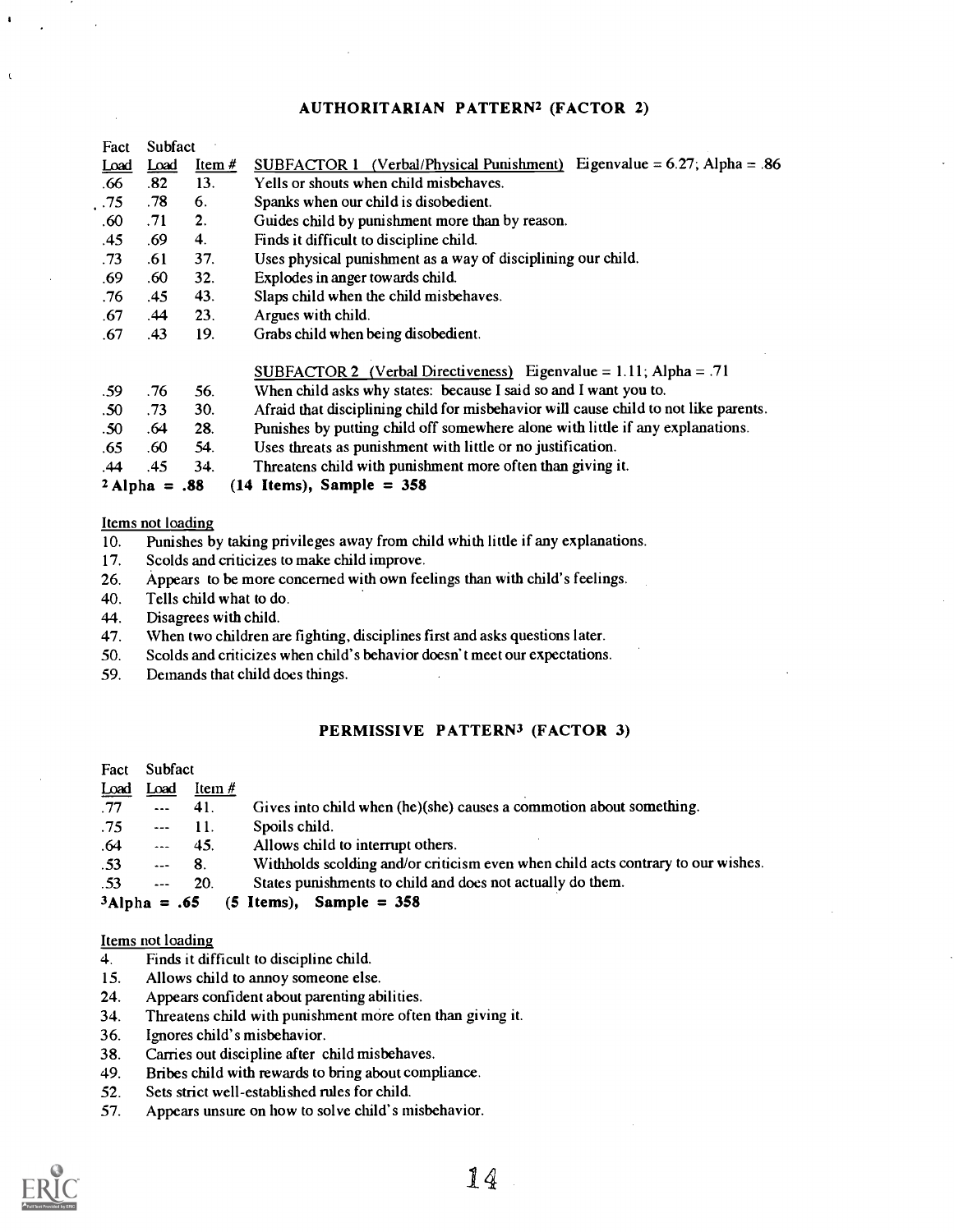### TABLE 4

 $\pmb{\cdot}$ 

# Russian Parenting Practices Constructs Preschool-age Children

#### AUTHORITATIVE PATTERN' (FACTOR 1)

| Fact    | Subfact          |                |                                                                                           |
|---------|------------------|----------------|-------------------------------------------------------------------------------------------|
| $L0$ ad | Load             | Item $#$       | SUBFACTOR 1 (Reasoning/Induction) Eigenvalue = $5.40$ ; Alpha = .78                       |
| .59     | .78              | 58.            | Explains the consequences of the child's behavior.                                        |
| .57     | .72              | 62.            | Emphasizes the reasons for rules.                                                         |
| .55     | .71              | 53.            | Explains how we feel about his/her good and bad behavior.                                 |
| .46     | .68              | 40.            | Tells child what to do.                                                                   |
| .50     | .53              | 25.            | Gives child reasons why rules should be obeyed.                                           |
| .49     | .43              | 5.             | Gives praise when child is good.                                                          |
| .59     | .41              | 42.            | Talks it over and reasons with child when the child misbehaves.                           |
|         |                  |                | SUBFACTOR 2 (Encouragement of Self Expression) Eigenvalue = $1.63$ ; Alpha = .66          |
| .53     | .78              | 51.            | Shows respect for child's opinions by encouraging child to express them.                  |
| .44     | .72              | 48.            | Encourages child to freely express (himself)(herself) even when disagreeing with parents. |
| .43     | .67              | 22.            | Allows child to give input into family rules.                                             |
| .36     | .49              | 1.             | Encourages child to talk about the child's troubles.                                      |
| .48     | .40              | 9.             | Shows sympathy when child is hurt or frustrated.                                          |
|         |                  |                | SUBFACTOR 3 (Warmth & Involvement) Eigenvalue = $1.46$ ; Alpha = .69                      |
| .50     | .71              | 33.            | Aware of problems or concerns about child in school.                                      |
| .41     | .70              | 3 <sub>1</sub> | Knows the names of child's friends.                                                       |
| .55     | .65 <sub>1</sub> | 12.            | Gives comfort and understanding when child is upset.                                      |
| .51     | .64              | 35.            | Expresses affection by hugging, kissing, and holding child.                               |
|         |                  |                |                                                                                           |
|         |                  |                | $SUBFACTOR 4 (Good Natural) Eigenvalue = 1.17; Alpha = .57$                               |
| .41     | .69              | 60.            | Channels child's misbehavior into a more acceptable activity.                             |
| .40     | .54              | 16.            | Tells child our expectations regarding behavior before the child engages in an activity.  |
| .48     | .46              | 7.             | Jokes and plays with child.                                                               |
| .50     | .41              | 31.            | Takes child's desires into account before asking the child to do something.               |
| .54     | .38              | 21.            | Responsive to child's feelings or needs.                                                  |
|         | $1$ Alpha = .84  |                | $(21$ Items), Sample = 376                                                                |

Items not loading

- 14. Is easy going and relaxed with child.<br>18. Shows patience with child.
- Shows patience with child.

 $\mathcal{L}$ 

- 27. Tells child we appreciate what the child tries or accomplishes.
- 29. Helps child understand impact of behavior by encouraging talk about the consequences.
- 55. Takes into account child's preferences in making family plans.

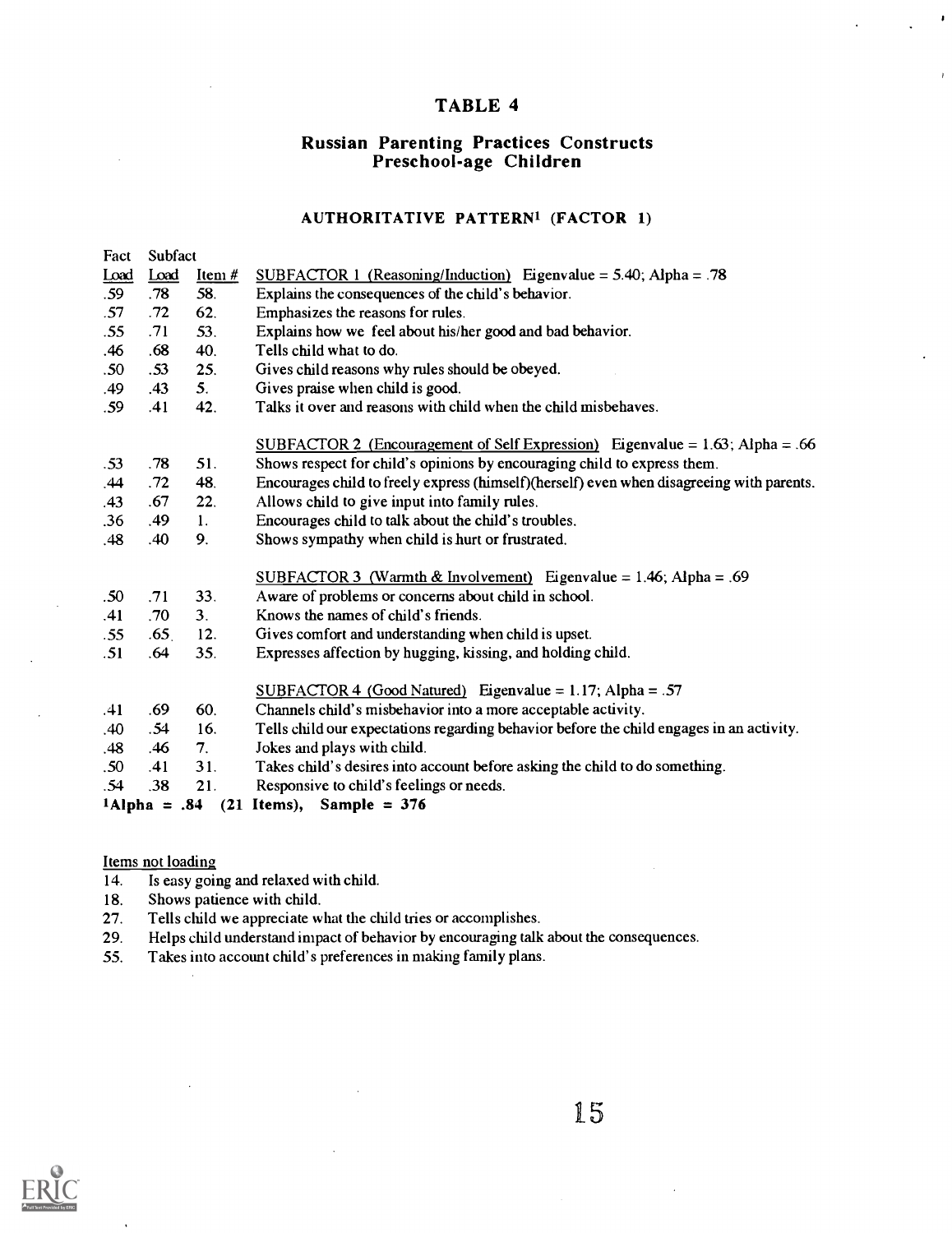#### AUTHORITARIAN PATTERN2 (FACTOR 2)

| Fact  | Subfact                                        |          |                                                                                          |  |  |
|-------|------------------------------------------------|----------|------------------------------------------------------------------------------------------|--|--|
| Load  | Load                                           | Item $#$ | <u>SUBFACTOR 1 (Verbal Hostility/Corporal Punishment)</u> Eigenvalue = 4.63; Alpha = .78 |  |  |
| .63   | .69                                            | 43.      | Slaps child when the child misbehaves.                                                   |  |  |
| .57   | .67                                            | 19.      | Grabs child when being disobedient.                                                      |  |  |
| .62   | .66                                            | 6.       | Spanks when our child is disobedient.                                                    |  |  |
| .38   | .64                                            | 23.      | Argues with child.                                                                       |  |  |
| .65   | .64                                            | 37.      | Uses physical punishment as a way of disciplining our child.                             |  |  |
| .59   | .52                                            | 17.      | Scolds and criticizes to make child improve.                                             |  |  |
| .54   | .52                                            | 61.      | Shoves child when the child is disobedient.                                              |  |  |
| .45   | .51                                            | 56.      | States: because I said so, or I am your parent and I want you to.                        |  |  |
|       |                                                |          |                                                                                          |  |  |
|       |                                                |          | SUBFACTOR 2 (Demandingness) Eigenvalue = $1.39$ ; Alpha = .59                            |  |  |
| .32   | .76                                            | 52.      | Sets strict well-established rules for child.                                            |  |  |
| .51   | .68                                            | 50.      | Scolds or criticizes when child's behavior doesn't meet our expectations.                |  |  |
| .40   | .64                                            | 59.      | Demands that child does/do things.                                                       |  |  |
| .52   | .50                                            | 38.      | Carries out discipline after child misbehaves.                                           |  |  |
|       |                                                |          |                                                                                          |  |  |
|       |                                                |          | <u>SUBFACTOR 3 (Short Fuse)</u> Eigenvalue = $1.30$ ; Alpha = .67                        |  |  |
| $-49$ | $-.78$                                         | $14.*$   | Is easy going and relaxed with child.                                                    |  |  |
| $-43$ | $-75$                                          | $18.*$   | Shows patience with child.                                                               |  |  |
| .55   | .51                                            | 32.      | Explodes in anger towards child.                                                         |  |  |
| .58   | .48                                            | 13.      | Yells or shouts when child misbehaves.                                                   |  |  |
|       | * Reverse scoring                              |          |                                                                                          |  |  |
|       | $(16$ Items), Sample = 376<br>$^2$ Alpha = .82 |          |                                                                                          |  |  |
|       |                                                |          |                                                                                          |  |  |

Items not loading

- 10. Punishes by taking privileges away from child with little if any explanations.
- 26. Appears to be more concerned with own feelings than with child's feelings.
- 28. Punishes by putting child off somewhere alone with little if any explanations.
- 40. Tells child what to do.
- 44. Disagrees with child.
- 47. When two children are fighting, disciplines children first and asks questions later.
- 54. Uses threats as punishment with little or no justification.

#### PERMISSIVE PATTERN<sup>3</sup> (FACTOR 3)

| Fact                  | Subfact                                                                                                                       |          |                                                                     |  |  |  |  |
|-----------------------|-------------------------------------------------------------------------------------------------------------------------------|----------|---------------------------------------------------------------------|--|--|--|--|
| Load                  | Load                                                                                                                          | Item $#$ |                                                                     |  |  |  |  |
| .60                   |                                                                                                                               | 41.      | Gives into child when (he)(she) causes a commotion about something. |  |  |  |  |
| .55                   | $---$                                                                                                                         | 11.      | Spoils child.                                                       |  |  |  |  |
| .52                   | $---$                                                                                                                         | 45.      | Allows child to interrupt others.                                   |  |  |  |  |
| .44                   | $\frac{1}{2}$                                                                                                                 | 49.      | Bribes child with rewards to bring about compliance.                |  |  |  |  |
| .39                   | $\frac{1}{2}$                                                                                                                 | 36.      | Ignores child's misbehavior.                                        |  |  |  |  |
| .39                   | States punishments to child and does not actually do them.<br>20.<br>$\sim$ $\sim$ $\sim$                                     |          |                                                                     |  |  |  |  |
| .35                   | Afraid that disciplining for misbehavior will cause the child to not like his/her parents.<br>30.<br>$\overline{\phantom{a}}$ |          |                                                                     |  |  |  |  |
| $3$ Alpha = .58<br>17 |                                                                                                                               |          | Sample = $376$<br>Items),                                           |  |  |  |  |

#### Items not loading

- 4. Finds it difficult to discipline child.
- 15. Allows child to annoy someone else.
- 24. Appears confident about parenting abilities.
- 34. Threatens child with punishment more often than giving it.
- 57. Appears unsure on how to solve child's misbehavior.



 $\mathbf{I}$ 

# 16

# BEST COPY AVAILABLE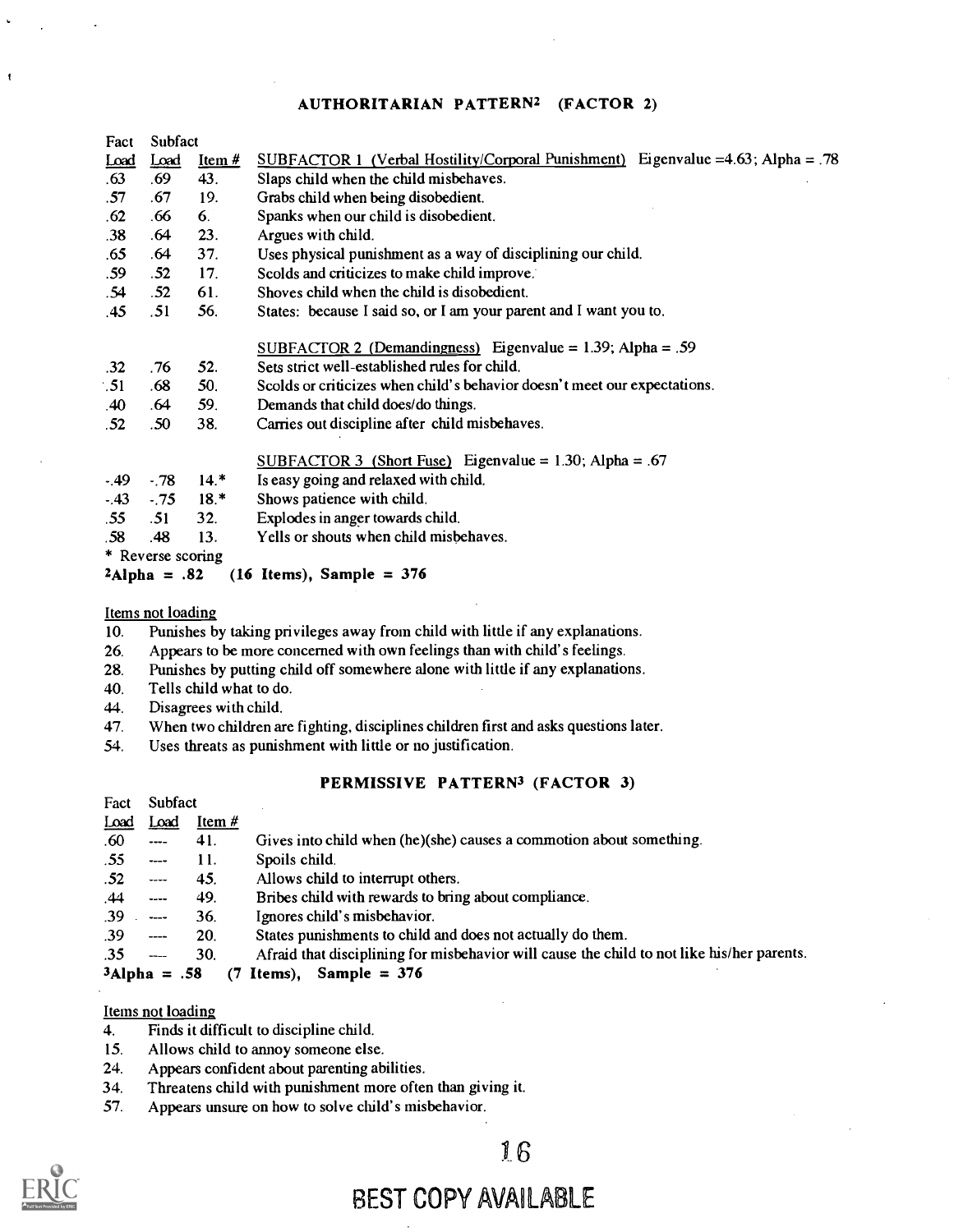## Table 5

 $\mathsf{u}$ 

 $\ddot{\phantom{1}}$ 

## A Comparison of Parenting Practices Questionnaire Constructs: US, Australia, China, & Russian Samples

#### AUTHORITATIVE ITEMS

| Item US AU |                                                      |                          | $\underline{\text{CH}}$        |                              | RU Factor 1 (Warmth & Involvement)                                                    |  |  |  |  |  |
|------------|------------------------------------------------------|--------------------------|--------------------------------|------------------------------|---------------------------------------------------------------------------------------|--|--|--|--|--|
| 9.         | $\mathbf{1}$                                         | $\mathbf{2}$             | $\overline{2}$                 | 3 <sup>1</sup>               | Show sympathy when child is hurt or frustrated.                                       |  |  |  |  |  |
| 12.        | 1                                                    | $\boldsymbol{2}$         | $\overline{2}$                 | 3                            | Gives comfort and understanding when child is upset.                                  |  |  |  |  |  |
| 5.         | 1                                                    | $\overline{\phantom{0}}$ | $\mathbf{2}$                   | $\mathbf{1}$                 | Gives praise when child is good.                                                      |  |  |  |  |  |
| 35.        | $\mathbf{1}$                                         | $\mathbf{2}$             | $\overline{2}$                 | 3                            | Expresses affection by hugging, kissing, and holding child.                           |  |  |  |  |  |
| 27.        | $\mathbf{1}$                                         |                          | $\overline{\mathbf{4}}$        | $\bar{\phantom{a}}$          | Tells child we appreciate what the child tries or accomplishes.                       |  |  |  |  |  |
| 1.         | $\mathbf{1}$                                         | 5                        | $\overline{\phantom{0}}$       | $\mathbf{2}$                 | Encourages child to talk about the child's troubles.                                  |  |  |  |  |  |
| 21.        | $\mathbf{1}$                                         | $\overline{2}$           | $\overline{3}$                 | $\overline{2}$               | Responsive to child's feelings or needs.                                              |  |  |  |  |  |
|            |                                                      |                          |                                |                              | Factor 2 (Reasoning/Induction)                                                        |  |  |  |  |  |
| 62.        | $\mathbf{2}$                                         | 1                        | 4                              | $\mathbf{I}$                 | Emphasizes the reasons for rules.                                                     |  |  |  |  |  |
| 58.        | $\mathbf{2}$                                         | 1                        | $\overline{\phantom{m}}$       | $\mathbf{I}$                 | Explains the consequences of the child's behavior.                                    |  |  |  |  |  |
| 25.        | $\overline{2}$                                       | $\mathbf{1}$             | 4                              | $\mathbf{1}$                 | Gives child reasons why rules should be obeyed.                                       |  |  |  |  |  |
| 53.        | $\overline{2}$                                       | $\mathbf{1}$             | $\overline{\mathbf{4}}$        | $\mathbf{1}$                 | Explains how we feel about his/her good and bad behavior.                             |  |  |  |  |  |
| 29.        | 2 <sup>1</sup>                                       | $\mathbf{1}$             | 4                              | $\bar{ }$                    | Helps child understand impact of behavior by encouraging talk about the consequences. |  |  |  |  |  |
| 42.        | 2 <sup>1</sup>                                       | $\mathbf{1}$             | 1                              | $\mathbf{1}$                 | Talks it over and reasons with child when the child misbehaves.                       |  |  |  |  |  |
| 16.        | $\overline{2}$                                       |                          | 4                              | $\overline{\mathbf{4}}$      | Tells child expectations regarding behavior before child engages in an activity.      |  |  |  |  |  |
|            |                                                      |                          |                                |                              |                                                                                       |  |  |  |  |  |
|            |                                                      |                          |                                |                              | Factor 3 (Democratic Particiaption)                                                   |  |  |  |  |  |
| 55.        | 3                                                    | 3                        | —                              |                              | Takes into account child's preferences in making family plans.                        |  |  |  |  |  |
| 22.        | $\mathbf{3}$                                         | $\overline{a}$           | 3                              | $\overline{2}$               | Allows child to give input into family rules.                                         |  |  |  |  |  |
| 48.        | 3                                                    | $\mathbf{3}$             | $\qquad \qquad -$              | $\overline{2}$               | Encourages child to freely express him/herself even when disagreeing.                 |  |  |  |  |  |
| 31.        | 3                                                    | $\mathbf{z}$             | $\overline{\mathbf{4}}$        | 4                            | Takes child's desires into account before asking the child to do something.           |  |  |  |  |  |
|            |                                                      |                          |                                |                              | Factor 4 (Good Natured)                                                               |  |  |  |  |  |
| 14.        | 4                                                    | 4                        | 1                              | $\overline{\phantom{0}}$     | Is easy going and relaxed with child.                                                 |  |  |  |  |  |
| 18.        | 4                                                    | 4                        |                                | $\qquad \qquad \blacksquare$ | Shows patience with child.                                                            |  |  |  |  |  |
| 60.        | 4                                                    | $\mathbf{3}$             | $\ddot{\mathbf{4}}$            | 4 <sup>1</sup>               | Channels child's misbehavior into a more acceptable activity.                         |  |  |  |  |  |
| 51.        | $\overline{4}$                                       | 3                        | $\mathbf{1}$                   | $\overline{2}$               | Shows respect for child's opinions by encouraging child to express them.              |  |  |  |  |  |
|            |                                                      |                          |                                |                              |                                                                                       |  |  |  |  |  |
|            |                                                      |                          |                                |                              |                                                                                       |  |  |  |  |  |
|            |                                                      |                          | 3                              | 3                            | Did Not Factor in US preschool sample<br>Knows the names of child's friends.          |  |  |  |  |  |
| 3.<br>7.   | $\overline{\phantom{0}}$<br>$\overline{\phantom{0}}$ | <br>4                    | $\frac{1}{2}$                  | $\overline{4}$               | Jokes and plays with child.                                                           |  |  |  |  |  |
|            |                                                      |                          |                                |                              | Appears confident about parenting abilities. (US reverse permissive)                  |  |  |  |  |  |
| 24.        | $\overline{\phantom{a}}$                             | 4                        | $\mathbf{1}$<br>3 <sup>7</sup> | $\qquad \qquad -$            |                                                                                       |  |  |  |  |  |
| 33.        | $\qquad \qquad =$                                    | $\overline{2}$           |                                | 3                            | Aware of problems or concerns about child in school.                                  |  |  |  |  |  |
| 39.        | $\overline{\phantom{0}}$                             | -                        |                                | $\rightarrow$                | Aplogizes to child when making a mistake in parenting.                                |  |  |  |  |  |
| 46.        |                                                      | $\mathbf{2}$             |                                |                              | Has warm and intimate times together with child.                                      |  |  |  |  |  |
|            |                                                      |                          |                                |                              | Factored in China & Russian authoritative                                             |  |  |  |  |  |
| 40.        | $\overline{\phantom{m}}$                             | $\overline{\phantom{0}}$ | 4                              | 1                            | Tells child what to do. (US authoritarian)                                            |  |  |  |  |  |
|            |                                                      |                          |                                |                              |                                                                                       |  |  |  |  |  |

 $US = United States Sample Factor (n = 457)$ <br>CH = China Sample Factor (n = 358) <br>AU = Australian Sample Factor (n = 294)<br>RU = Russian Sample Factor (n = 376)  $CH = China Sample Factor (n = 358)$ 

 $\mathcal{L}^{\text{max}}(\mathcal{L}^{\text{max}})$ 



17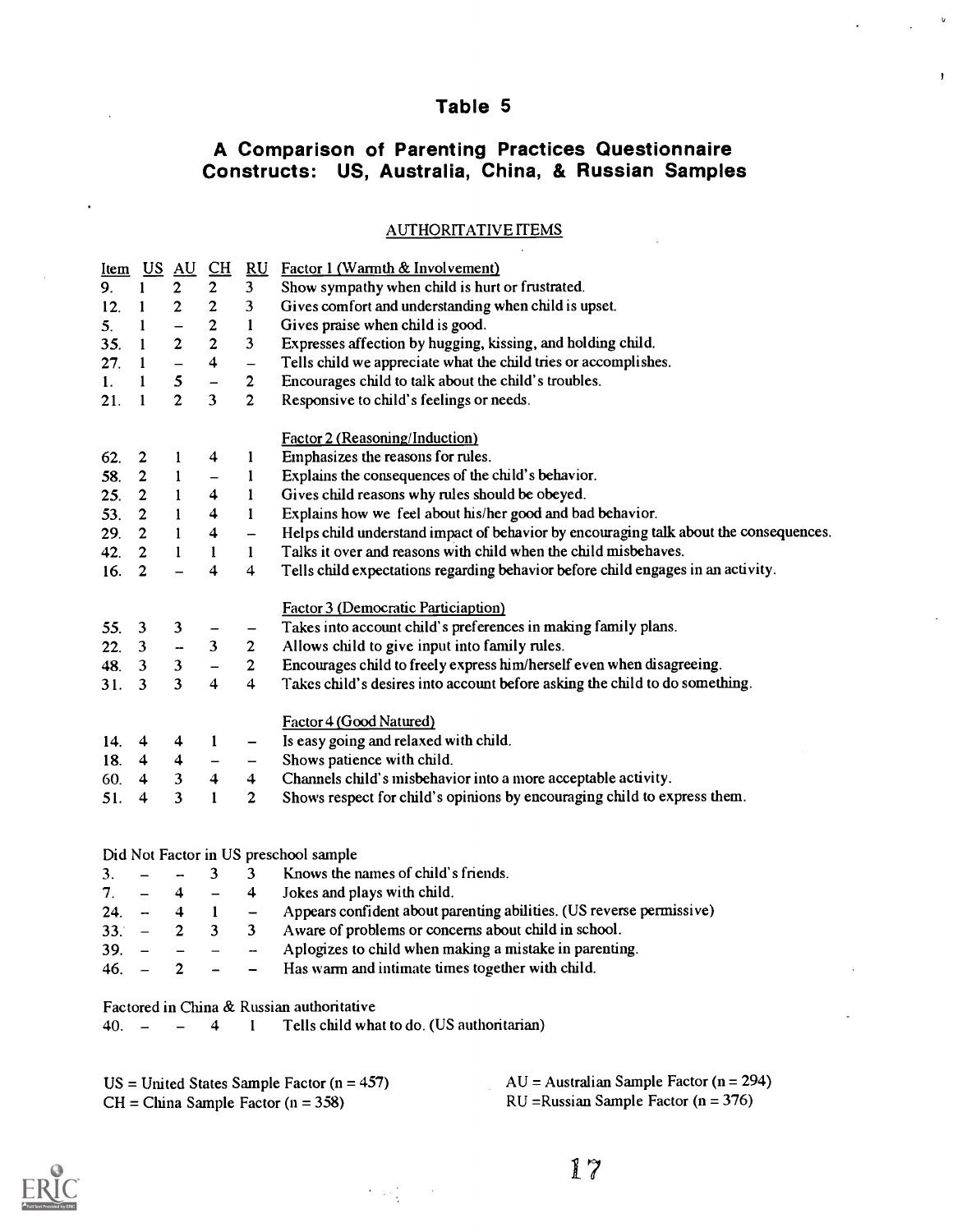#### AUTHORITARIAN ITEMS

 $\sim$ 

| <u>Item</u> | $U$                      | $\underline{AU}$        | $\underline{\text{CH}}$  |                          | <b>RU</b> Factor 1 (Directiveness)                                                       |
|-------------|--------------------------|-------------------------|--------------------------|--------------------------|------------------------------------------------------------------------------------------|
| 17.         | $\mathbf{1}$             | $\overline{\mathbf{4}}$ |                          | $\mathbf{1}$             | Scolds and criticizes to make child improve.                                             |
| 40.         | $\mathbf{1}$             | $\mathbf{3}$            |                          | -                        | Tells child what to do. (CH & RU authoritative)                                          |
| 59.         | $\mathbf{1}$             | 3 <sup>1</sup>          |                          | $\overline{2}$           | Demands that child does/do things.                                                       |
| 50.         | 1                        | 4                       |                          | $\overline{2}$           | Scolds or criticizes when child's behavior doesn't meet our expectations.                |
|             |                          |                         |                          |                          |                                                                                          |
|             |                          |                         |                          |                          | Factor 2 (Corporal Punishment)                                                           |
| 6.          | $\overline{\mathbf{c}}$  | 1                       | $\mathbf{2}$             | $\mathbf{I}$             | Spanks when our child is disobedient.                                                    |
| 37.         | $\overline{\mathbf{c}}$  | $\mathbf{1}$            | $\mathbf{1}$             | $\mathbf{1}$             | Uses physical punishment as a way of disciplining our child.                             |
| 43.         | $\overline{2}$           | $\mathbf{1}$            | $\mathbf{1}$             | $\mathbf{1}$             | Slaps child when the child misbehaves.                                                   |
| 19.         | 2 <sup>1</sup>           | 5                       | $\mathbf{1}$             | $\mathbf{1}$             | Grabs child when being disobedient.                                                      |
|             |                          |                         |                          |                          |                                                                                          |
|             |                          |                         |                          |                          | Factor 3 (Non-Reasoning, Punitive Stategies)                                             |
| 10.         | $\overline{\mathbf{3}}$  | $\overline{\mathbf{c}}$ |                          | $\overline{\phantom{0}}$ | Punishes by taking privileges away from child with little if any explanations.           |
| 28.         | $\overline{\mathbf{3}}$  | $\mathbf 2$             | $\mathbf 2$              | -                        | Punishes by putting child off somewhere alone with little if any explanations.           |
| 54.         | $\overline{\mathbf{3}}$  | $\overline{\mathbf{c}}$ | $\overline{2}$           | $\qquad \qquad -$        | Uses threats as punishment with little or no justification.                              |
| 47.         | $\overline{\mathbf{3}}$  | $\overline{\mathbf{3}}$ | $\overline{a}$           | ÷                        | When children are fighting, disciplines first and asks questions later.                  |
| 26.         | $\mathbf{3}$             |                         |                          | -                        | Appears to be more concerned with own feelings than with child's feelings.               |
| 56.         | -3                       | $\overline{3}$          | $\overline{2}$           | $\mathbf{1}$             | When child asks why states: because I said so and I want you to.                         |
|             |                          |                         |                          |                          |                                                                                          |
|             |                          |                         |                          |                          | Factor 4 (Verbal Hostility)                                                              |
| 23.         | 4                        | 4                       | 1                        | 1                        | Argues with child.                                                                       |
| 32.         | $\overline{4}$           | 5                       | $\blacksquare$           | $\overline{\mathbf{3}}$  | Explodes in anger towards child.                                                         |
| 44. 4       |                          |                         |                          |                          | Disagrees with child.                                                                    |
| 13.4        |                          | $\mathbf{1}$            | $\mathbf{1}$             | 3                        | Yells or shouts when child misbehaves.                                                   |
|             |                          |                         |                          |                          |                                                                                          |
|             |                          |                         |                          |                          | Did Not Factor in US preschool sample                                                    |
| 2.          |                          |                         | $\mathbf{1}$             | $\sim$                   | Guides child by punishment more than by reason.                                          |
| 61.         |                          | 5                       |                          | $1 -$                    | Shoves child when the child is disobedient.                                              |
|             |                          |                         |                          |                          |                                                                                          |
|             |                          |                         |                          |                          | Factored in CHRU authoritarian                                                           |
| $14*$       | $\overline{\phantom{a}}$ |                         |                          | 3                        | Is easy going and relaxed (US authoritative)                                             |
| $18^* -$    |                          |                         | $\overline{\phantom{0}}$ | 3                        | Shows patience with child (US authoritative)                                             |
| $30. -$     |                          |                         | $\mathbf{3}$             | $\overline{\phantom{0}}$ | Afraid that disciplining child will cause the child to not like parents. (US permissive) |
| 34.         |                          |                         | $\overline{2}$           | $\qquad \qquad -$        | Threatens child with punishment more often than actually giving it. (US permissive)      |
| 38.         |                          |                         |                          | $\mathbf{2}$             | Carries out discipline. (US reverse permissive)                                          |
| 52.         |                          |                         |                          | $\overline{2}$           | Sets strict well-established rules for child. (US reverse permissive)                    |
|             |                          | * Reverse scoring       |                          |                          |                                                                                          |
|             |                          |                         |                          |                          |                                                                                          |

 $US = United States Sample Factor (n = 456)$ <br>CH = China Sample Factor (n = 358)<br>AU = Australian Sample Factor (n = 376)<br>RU = Russian Sample Factor (n = 376)  $CH = China Sample Factor (n = 358)$ 

 $\hat{\mathcal{A}}$ 

 $\bar{\phantom{a}}$ 

 $\sim$ 

 $\sim$ 

 $\hat{\mathbf{z}}$ 

 $\frac{1}{2}$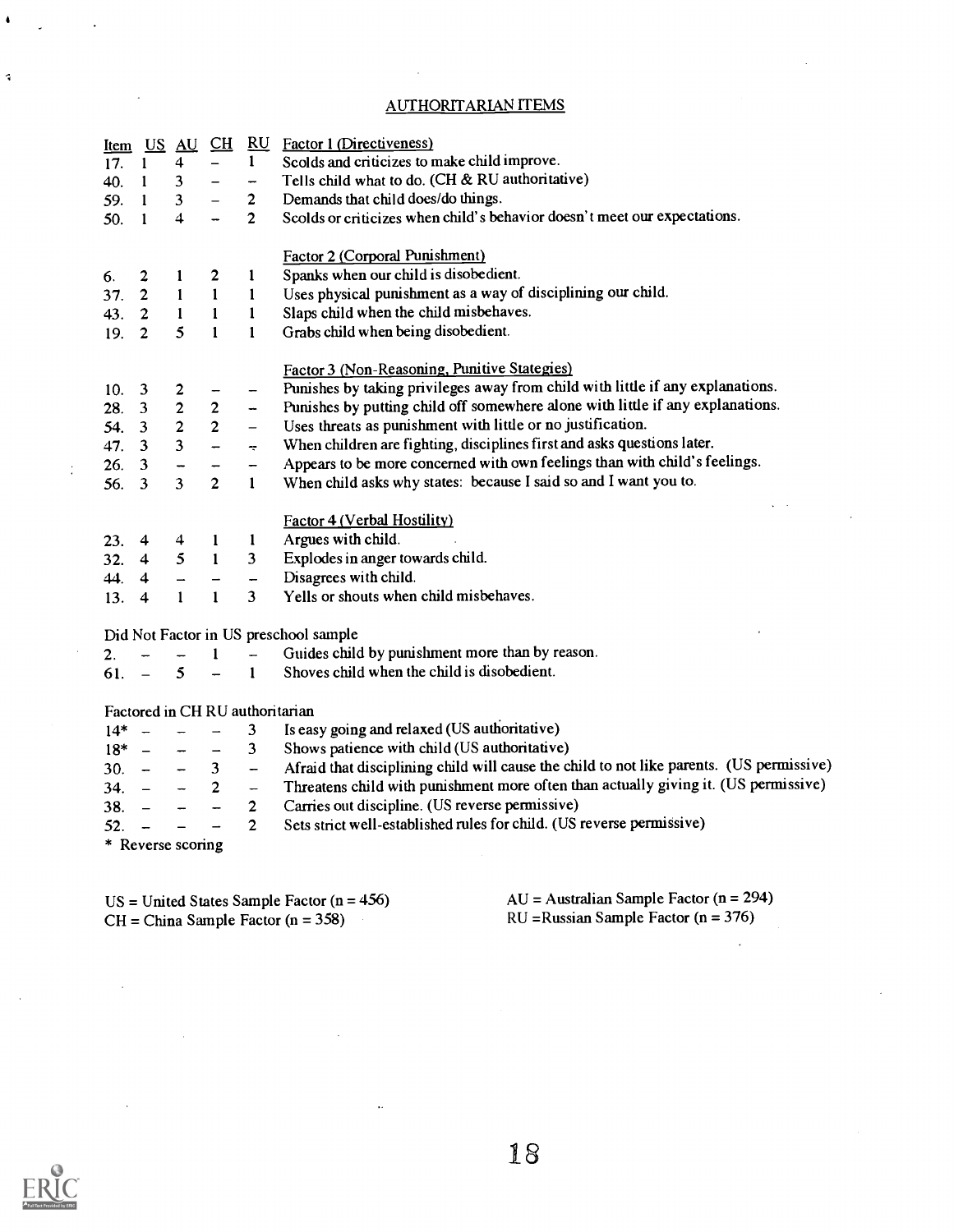#### PERMISSIVE ITEMS

| Item              | US. | AU             | <b>CH</b>    | RU. | Factor 1 (Follow Through)                                           |
|-------------------|-----|----------------|--------------|-----|---------------------------------------------------------------------|
| 34.               |     |                |              |     | Threatens child with punishment more often than actually giving it  |
| 20.               |     |                |              | 1   | States punishments to child and does not actually do them.          |
| 11.               |     | -1             | 1            | 1   | Spoils child.                                                       |
| 49.               |     | $\mathbf{1}$   |              |     | Bribes child with rewards to bring about compliance.                |
| 41.               |     | $\blacksquare$ | $\mathbf{1}$ | 1   | Gives into child when (he)(she) causes a commotion about something. |
| 57.               |     |                |              |     | Appears unsure on how to solve child's misbehavior.                 |
| 4.                |     |                |              |     | Finds it difficult to discipline child.                             |
|                   |     |                |              |     | Factor 2 (Self Confident)                                           |
| $38.*2$           |     | 2              |              |     | Carries out discipline. (CH authoritative, RU authoritarian)        |
| $24.*$ 2          |     |                |              |     | Appears confident about parenting abilities. (CH authoritative)     |
| $52.*2$           |     | $\overline{2}$ |              |     | Sets strict well-established rules for child.                       |
| * Reverse scoring |     |                |              |     |                                                                     |
|                   |     |                |              |     | Factor 3 (Ignoring Misbehavior)                                     |
| 15.3              |     |                |              |     | Allows child to annoy someone else.                                 |
| 36.               | 3   | $\overline{2}$ |              |     | Ignores child's misbehavior.                                        |
| 45.               | 3   |                |              |     | Allows child to interrupt others.                                   |

| Did Not Factor in US preschool sample |  |  |  |                                                                                                            |  |  |  |  |
|---------------------------------------|--|--|--|------------------------------------------------------------------------------------------------------------|--|--|--|--|
|                                       |  |  |  | 8. $-$ 1 1 – Withholds scolding and/or criticism even when child acts contrary to wishes.                  |  |  |  |  |
|                                       |  |  |  | $30. - - - 1$ Is a fraid that disciplining child for misbehavior will cause the child to not like parents. |  |  |  |  |

 $\bar{z}$ 

 $US = United States Sample Factor (n = 456)$ <br>CH = China Sample Factor (n = 358) <br>AU = Australian Sample Factor (n = 376)<br>RU = Russian Sample Factor (n = 376)  $CH = China Sample Factor (n = 358)$ 

 $\bullet$ 

 $\overline{a}$ 



l.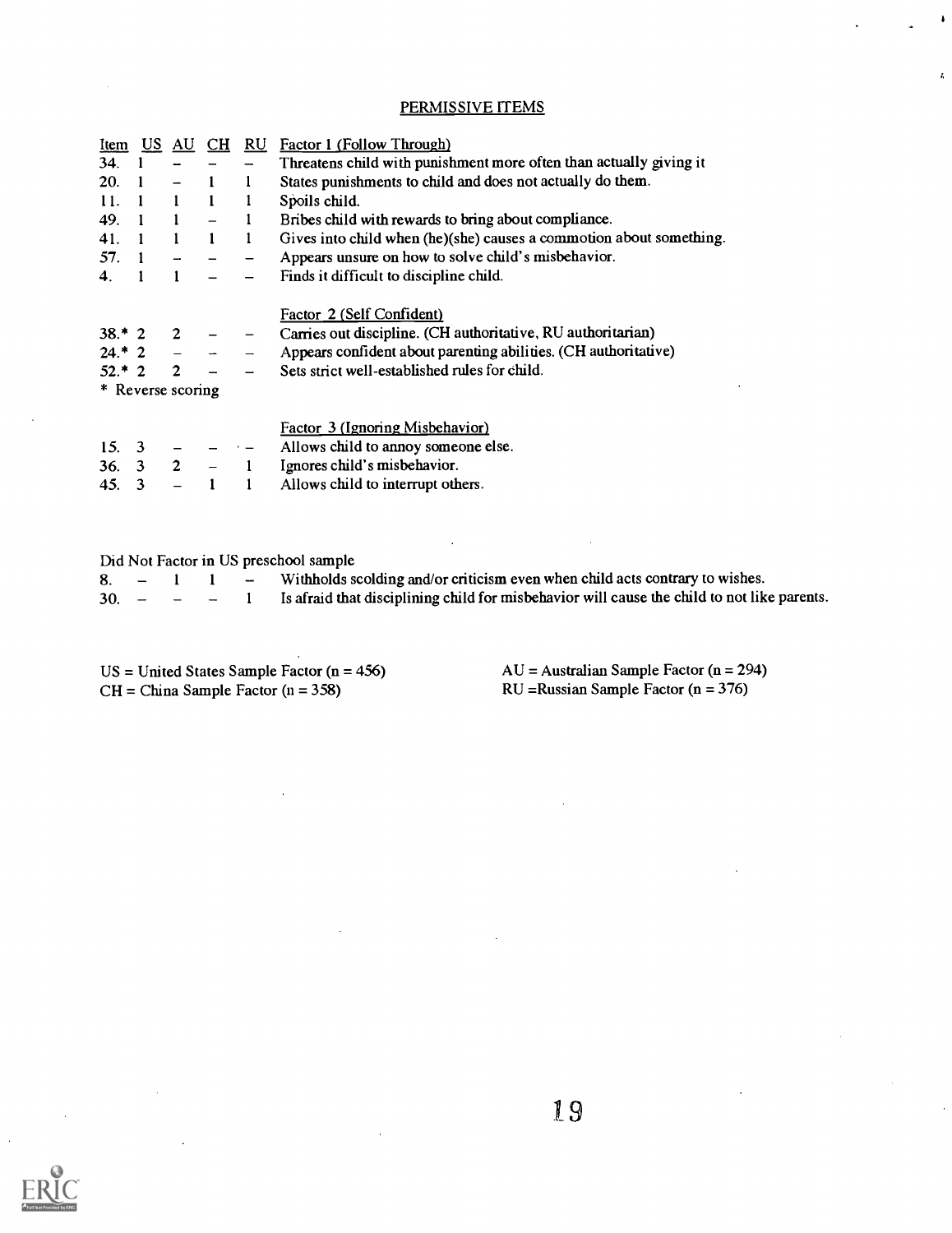Table 6

# Parenting Style and Practices Related With Children Social Behavior Problems

# Australia Sample

| <b>Parenting Style</b>                                                                           | <b>Teacher Reports of Child's Social Behavior</b> |                                          |                          |                                           |  |  |
|--------------------------------------------------------------------------------------------------|---------------------------------------------------|------------------------------------------|--------------------------|-------------------------------------------|--|--|
| <b>Mothers</b><br>$(n = 192)$                                                                    | Gresham<br><b>Externalizing</b>                   | Gresham<br>Internalizing                 | PBQ<br>Anxiety           | PBQ<br><b>Hostility</b>                   |  |  |
| <b>Authoritative - Overall</b><br>Reasoning/Induction<br>Warmth & Involvement                    |                                                   | $(-.22***)$<br>$(-.26***)$<br>$(-.15**)$ | $(-.15**)$<br>$(-.16**)$ |                                           |  |  |
| <b>Democratic Participation</b><br><b>Good Natured</b>                                           | $(-.17**)$                                        | $(-.14^*)$                               |                          | $(-.13^*)$                                |  |  |
| Authoritarian - Overall<br><b>Corporal Punishment</b>                                            |                                                   | $(.12^*)$                                |                          |                                           |  |  |
| No Explanations<br><b>Directiveness</b><br><b>Verbal Hostility</b><br><b>Short Fuse</b>          |                                                   | $(.19***)$<br>$(.12^*)$                  |                          |                                           |  |  |
|                                                                                                  |                                                   |                                          |                          |                                           |  |  |
| $(n = 107)$<br><b>Fathers</b>                                                                    |                                                   |                                          |                          |                                           |  |  |
| <b>Authoritative - Overall</b><br>Reasoning/Induction                                            |                                                   | $(-.23^{**})$<br>$(-.23^{**})$           | $(-.19**)$               | $(-.20**)$                                |  |  |
| Warmth & Involvement<br><b>Democratic Participation</b><br><b>Good Natured</b>                   |                                                   | $(-.27***)$<br>$(-.21**)$                | $(-.22**)$               | $(-.21**)$<br>$(-.21**)$                  |  |  |
| Authoritarian - Overall                                                                          | $(.16^*)$                                         |                                          |                          | $(.17^{\circ})$                           |  |  |
| <b>Corporal Punishment</b><br>No Explanations<br><b>Directiveness</b><br><b>Verbal Hostility</b> | $(.17^*)$<br>$(.19**)$                            | $(.16^*)$                                | $(.19**)$                | $(.18^*)$<br>$(.17^{\star})$<br>$(.21**)$ |  |  |
| <b>Short Fuse</b>                                                                                |                                                   |                                          |                          |                                           |  |  |

 $p < .10;$  \* p < .05; \*\*p < .01



 $\bullet$ 

 $\bar{\zeta}$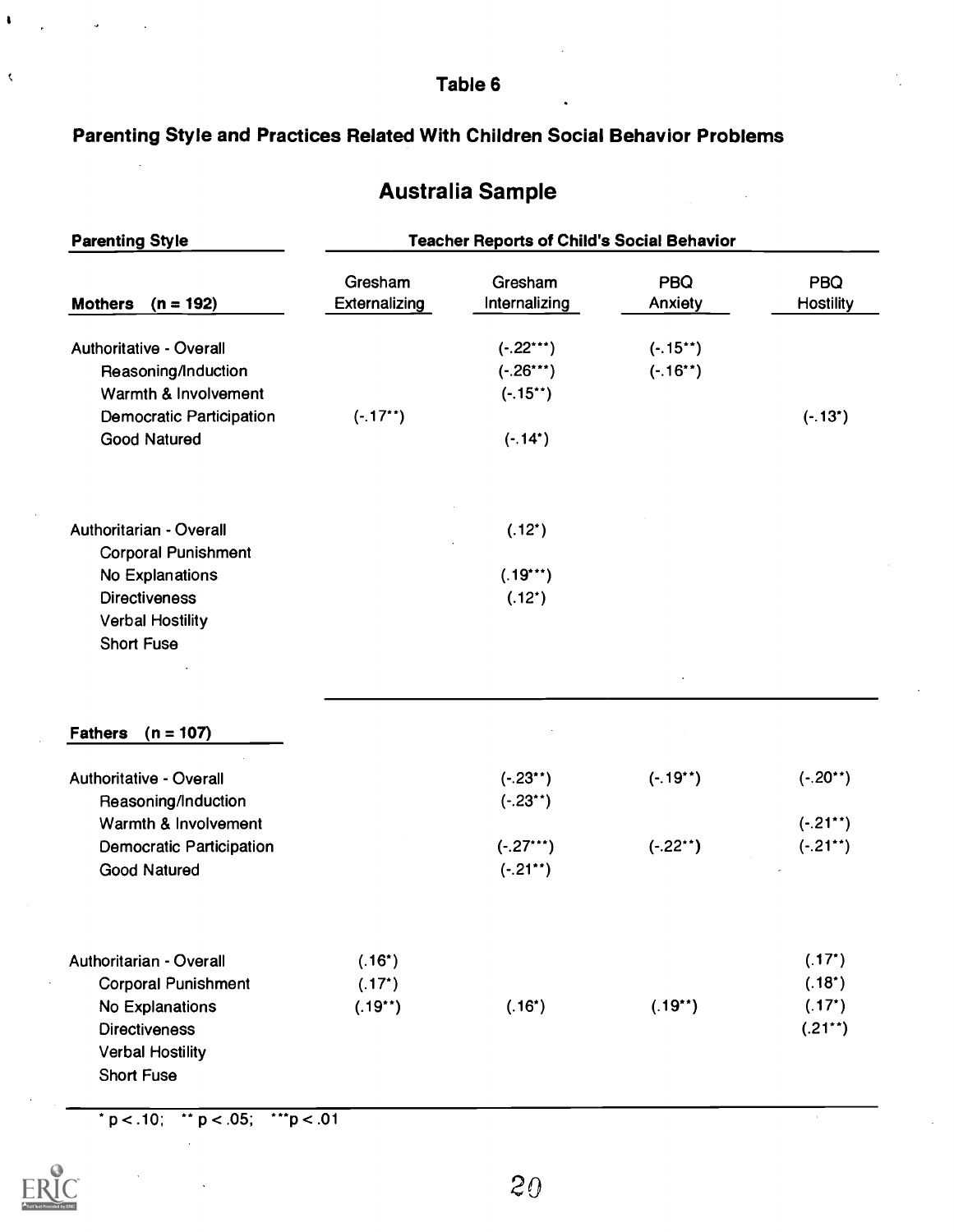# Russia Sample

 $\bar{z}$ 

 $\bullet$ 

 $\overline{\phantom{a}}$ 

| Gresham                                  |                          |                 |                                       |
|------------------------------------------|--------------------------|-----------------|---------------------------------------|
| Externalizing                            | Gresham<br>Internalizing | PBQ<br>Anxiety  | PBQ<br><b>Hostility</b>               |
|                                          |                          |                 |                                       |
| $(.24***)$<br>$(.24***)$<br>$(.16^{**})$ |                          |                 | $(.21***)$<br>$(.23***)$<br>$(.14**)$ |
|                                          |                          |                 |                                       |
|                                          |                          | $(.13^{\circ})$ |                                       |
|                                          |                          |                 |                                       |
|                                          |                          | $(.13^{\circ})$ |                                       |
| $(.31***)$                               |                          |                 | $(.31***)$                            |
| $(.35***)$                               |                          | $(.16**)$       | $(.35***)$                            |
| $(.15**)$                                |                          |                 | $(.17**)$                             |
|                                          |                          |                 | $(.13^{\circ})$                       |

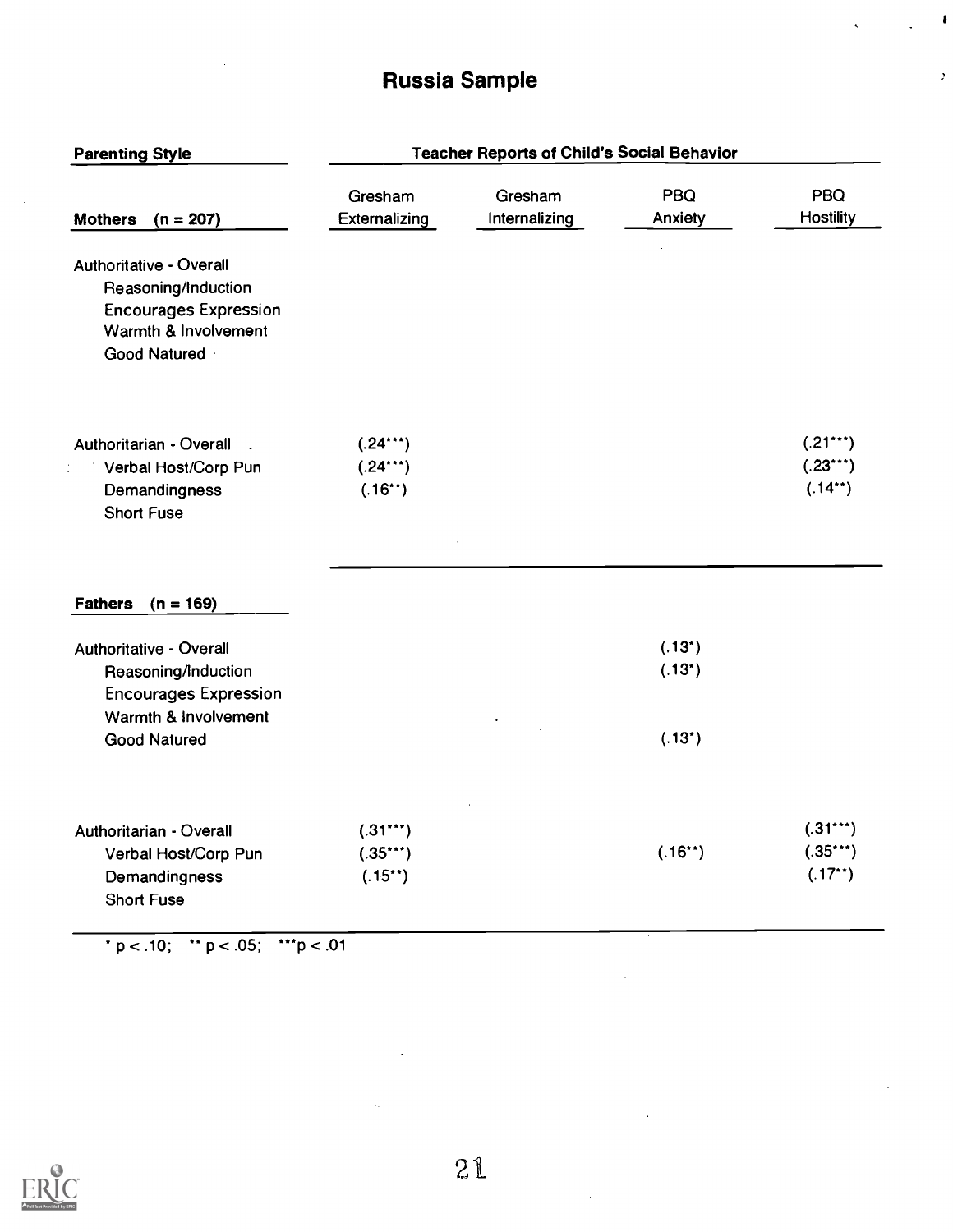# China Sample

| <b>Parenting Style</b>                                                                                  | <b>Teacher Reports of Child's Social Behavior</b> |                          |                       |                           |  |  |
|---------------------------------------------------------------------------------------------------------|---------------------------------------------------|--------------------------|-----------------------|---------------------------|--|--|
| Mothers $(n = 188)$                                                                                     | Gresham<br>Externalizing                          | Gresham<br>Internalizing | <b>PBQ</b><br>Anxiety | PBQ<br><b>Hostility</b>   |  |  |
| Authoritative - Overall<br>Respect/Confidence<br>Warmth<br>Involvement/Awareness<br>Reasoning/Induction |                                                   |                          |                       |                           |  |  |
| Authoritarian - Overall<br>Verbal Host/Physical Pun<br><b>Verbal Directiveness</b>                      |                                                   |                          |                       |                           |  |  |
| $(n = 167)$<br><b>Fathers</b>                                                                           |                                                   |                          |                       |                           |  |  |
| Authoritative - Overall<br>Respect/Confidence<br>Warmth<br>Involvement/Awareness<br>Reasoning/Induction |                                                   |                          |                       |                           |  |  |
| Authoritarian - Overall<br>Verbal Host/Physical Pun<br><b>Verbal Directiveness</b>                      | $(.24**)$<br>$(.25**)$<br>$(.16^*)$               |                          |                       | $(.22^{**})$<br>$(.24**)$ |  |  |

\* p < .10; \*\* p < .05; \*\*\*p < .01



 $\pmb{\lambda}$ 

 $\bar{\zeta}$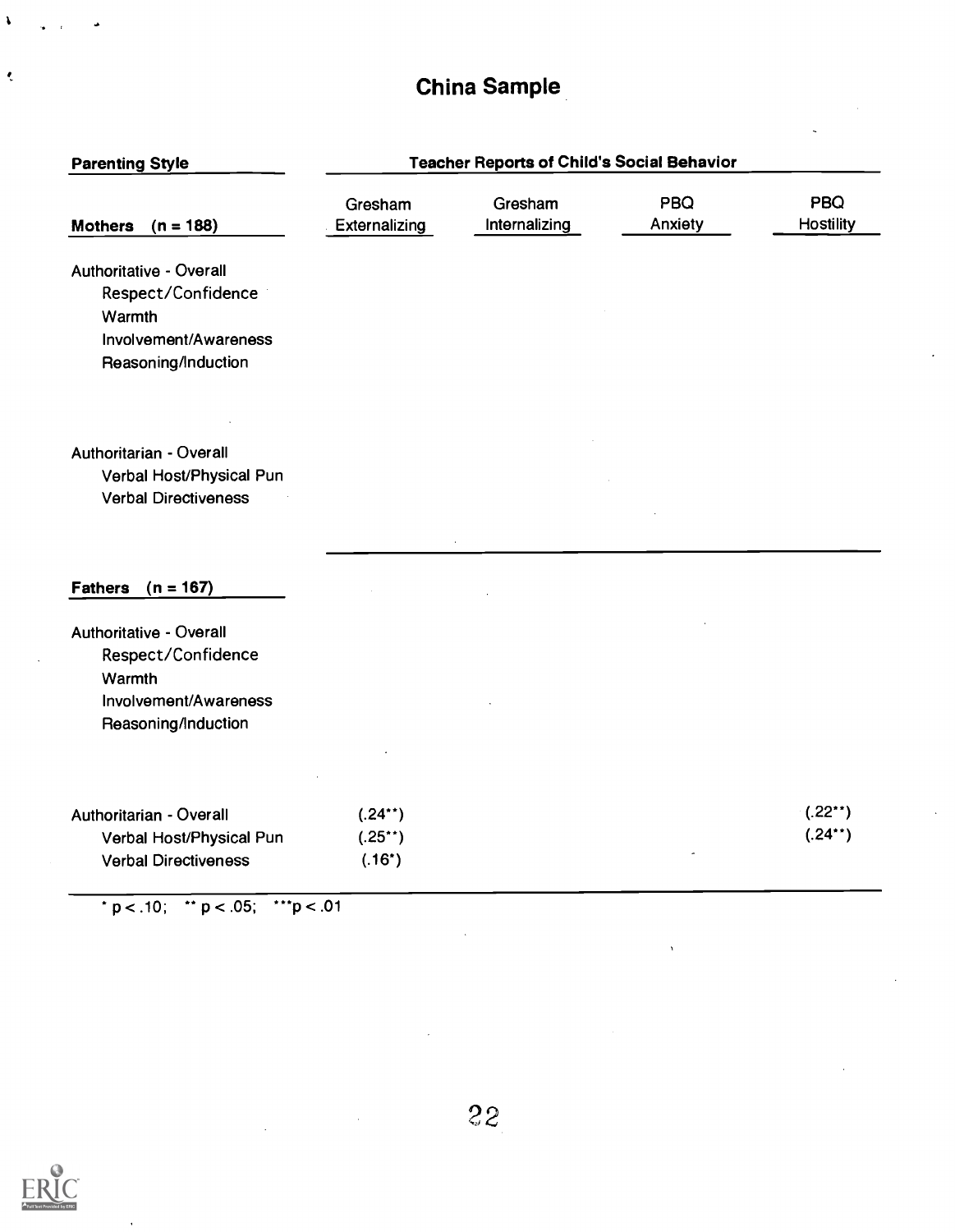# United States Sample

 $\overline{\mathbf{I}}$ 

Ġ

| <b>Parenting Style</b>                                 | <b>Teacher Reports of</b><br><b>Child's Social Behavior</b> |                          | <b>Parents Reports of</b><br><b>Child's Social Behavior</b> |                          |  |
|--------------------------------------------------------|-------------------------------------------------------------|--------------------------|-------------------------------------------------------------|--------------------------|--|
| Mothers $(n = 89)$                                     | Gresham<br><b>Externalizing</b>                             | Gresham<br>Internalizing | Gresham<br>Externalizing                                    | Gresham<br>Internalizing |  |
| Authoritative - Overall                                |                                                             |                          | $(-.29***)$                                                 |                          |  |
| Warmth & Involvement                                   |                                                             |                          |                                                             | $(-.18^*)$               |  |
| Reasoning/Induction                                    |                                                             |                          | $(-.20^{\star})$                                            |                          |  |
| <b>Democratic Participation</b>                        |                                                             |                          | $(-.24**)$                                                  |                          |  |
| <b>Good Natured</b>                                    |                                                             |                          | $(-.36***)$                                                 |                          |  |
| Authoritarian - Overall                                | $(.26**)$                                                   |                          | $(.52***)$                                                  | $(.21**)$                |  |
| <b>Directiveness</b>                                   | $(.19^*)$                                                   |                          | $(.42***)$                                                  |                          |  |
| <b>Corporal Punishment</b>                             |                                                             |                          | $(.33***)$                                                  | $(.23^{**})$             |  |
| Non-Reason, Punitive                                   | $(.31***)$                                                  |                          | $(.42***)$                                                  | $(.18^{\circ})$          |  |
| <b>Verbal Hostility</b>                                | $(.19^{\circ})$                                             |                          | $(.40***)$                                                  | $(.19^*)$                |  |
| Permissive - Overall                                   |                                                             |                          | $(.31***)$                                                  | $(.29***)$               |  |
| <b>Follow Through</b>                                  |                                                             |                          | $(.30***)$                                                  | $(.29***)$               |  |
| Self-confidence                                        |                                                             |                          |                                                             |                          |  |
| <b>Ignoring Misbehavior</b>                            |                                                             |                          | $(.23^{**})$                                                | $(.19^{\circ})$          |  |
| <b>Fathers</b><br>$(n = 70)$                           |                                                             |                          |                                                             |                          |  |
| Authoritative - Overall                                |                                                             |                          | $(-.27^{**})$                                               |                          |  |
| Warmth & Involvement                                   |                                                             |                          | $(-.27**)$                                                  | $(-.25^{**})$            |  |
| Reasoning/Induction<br><b>Democratic Participation</b> |                                                             | $(.25**)$                | $(-.24**)$                                                  |                          |  |
| <b>Good Natured</b>                                    | $(-.25^{**})$                                               |                          | $(-.24**)$                                                  |                          |  |
| Authoritarian - Overall                                |                                                             |                          | $(.29**)$                                                   |                          |  |
| <b>Directiveness</b>                                   |                                                             |                          |                                                             |                          |  |
| <b>Corporal Punishment</b>                             |                                                             |                          | $(.25^{\star})$                                             |                          |  |
| Non-Reason, Punitive<br><b>Verbal Hostility</b>        |                                                             |                          | $(.39***)$                                                  | $(.24**)$                |  |
| Permissive - Overall                                   |                                                             |                          | $(.30***)$                                                  |                          |  |
| <b>Follow Through</b>                                  |                                                             |                          |                                                             |                          |  |
| Self-confidence                                        |                                                             |                          | $(.27**)$                                                   |                          |  |
| Ignoring Misbehavior                                   |                                                             |                          | $(.30***)$                                                  |                          |  |

\*  $p < .10$ ; \*\*  $p < .05$ ; \*\*\* $p < .01$ 



 $\bar{.}$ 

 $\bar{\gamma}$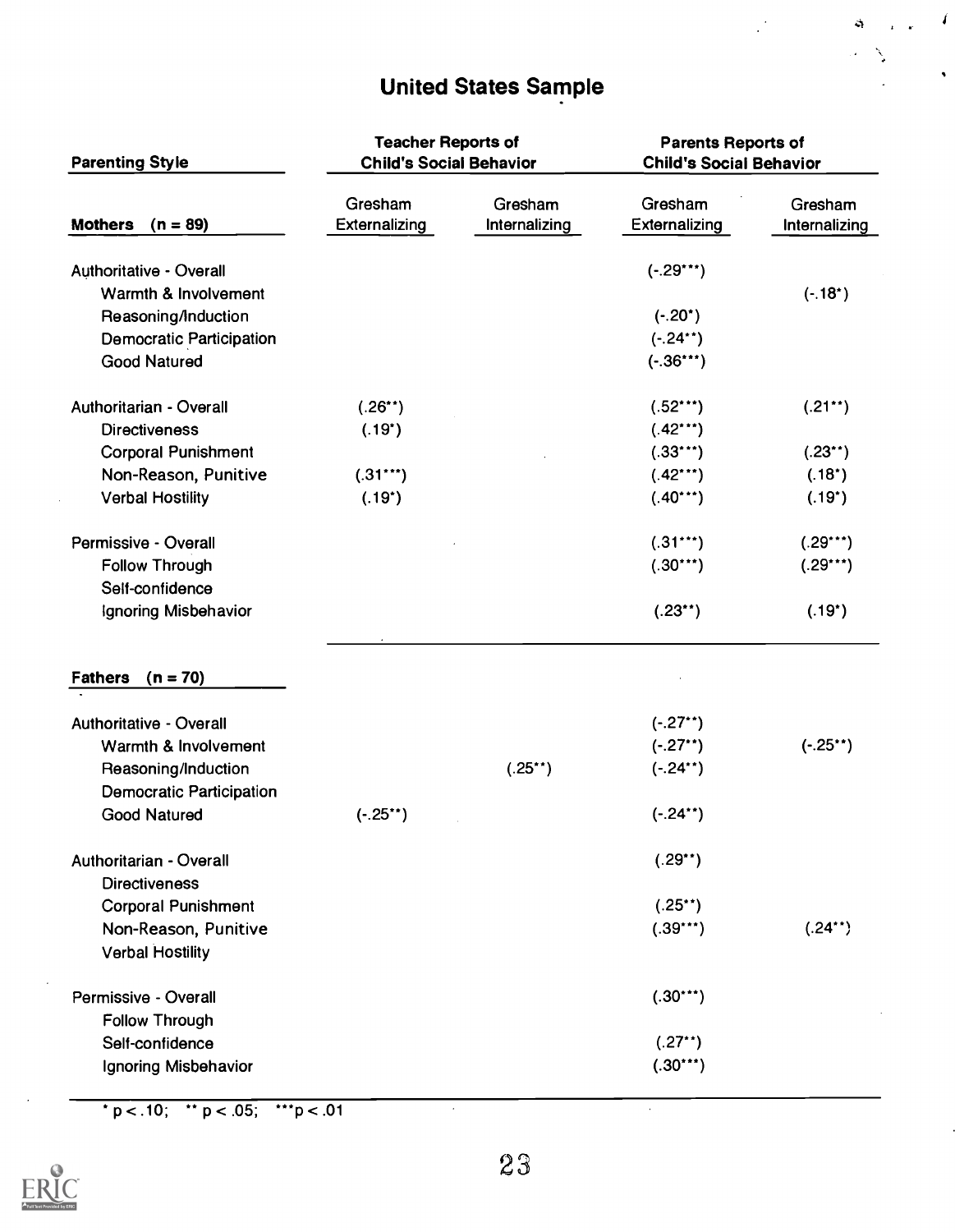

U.S. Department of Education Office of Educational Research and Improvement (OERI) Educational Resources Information Center (ERIC)



# REPRODUCTION RELEASE

(Specific Document)

## I. DOCUMENT IDENTIFICATION:

| Title:<br>Psychometric Support for a New Measure of Authoritative,<br>Authoritarian, and Permissive Parenting Practices: Cross-Cultural<br>Connections |  |  |  |  |  |  |  |
|--------------------------------------------------------------------------------------------------------------------------------------------------------|--|--|--|--|--|--|--|
| Author(s):<br>Robinson, C. C., et al.                                                                                                                  |  |  |  |  |  |  |  |
| Corporate Source:<br><b>Publication Date:</b>                                                                                                          |  |  |  |  |  |  |  |
| Brigham Young University, Provo, UT                                                                                                                    |  |  |  |  |  |  |  |

#### II. REPRODUCTION RELEASE:

In order to disseminate as widely as possible timely and significant materials of interest to the educational community, documents announced in the monthly abstract journal of the ERIC system, Resources in Education (RIE), are usually made available to users in microfiche, reproduced paper copy, and electronic/optical media, and sold through the ERIC Document Reproduction Service (EDRS) or other ERIC vendors. Credit is given to the source of each document, and, if reproduction release is granted, one of the following notices is affixed to the document.

If permission is granted to reproduce and disseminate the identified document, please CHECK ONE of the following two options and sign at the bottom of the page.



Documents will be processed as indicated provided reproduction quality permits. If permission to reproduce is granted, but neither box is checked, documents will be processed at Level 1.

hereby grant to the Educational Resources Information Center (ERIC) nonexclusive permission to reproduce and disseminate this document as indicated above. Reproduction from the ERIC microfiche or electronic/optical media by persons other than ERIC employees and its system contractors requires permission from the copyright holder. Exception is made for non-profit reproduction by libraries and other service agencies to satisfy information needs of educators in response to discrete inquiries.'

| Signature:<br>Printed Name/Position/Title:                                 |  |
|----------------------------------------------------------------------------|--|
|                                                                            |  |
| Clyde C. Robinson, Ph.D.Assoc.Prof.<br><i><b>Nease</b></i>                 |  |
| <b>FFAX:</b><br>.)roanization/Address:<br>Telephone:                       |  |
| 801) 378-4065 !<br>(801) 378-2800<br>Brigham Young University,<br>$\cdots$ |  |
| 1403 SFLC<br>: E-Mail Address:<br>: Date:                                  |  |
| BYU, Provo, UT 84602<br>1996<br>Oct.<br>ساھ<br>and the state               |  |
| r - -                                                                      |  |

XIVth Biennial Meetings of the International Society for the Study of Behavioural Development (Quebec City, Quebec, August 12-16, 1996).